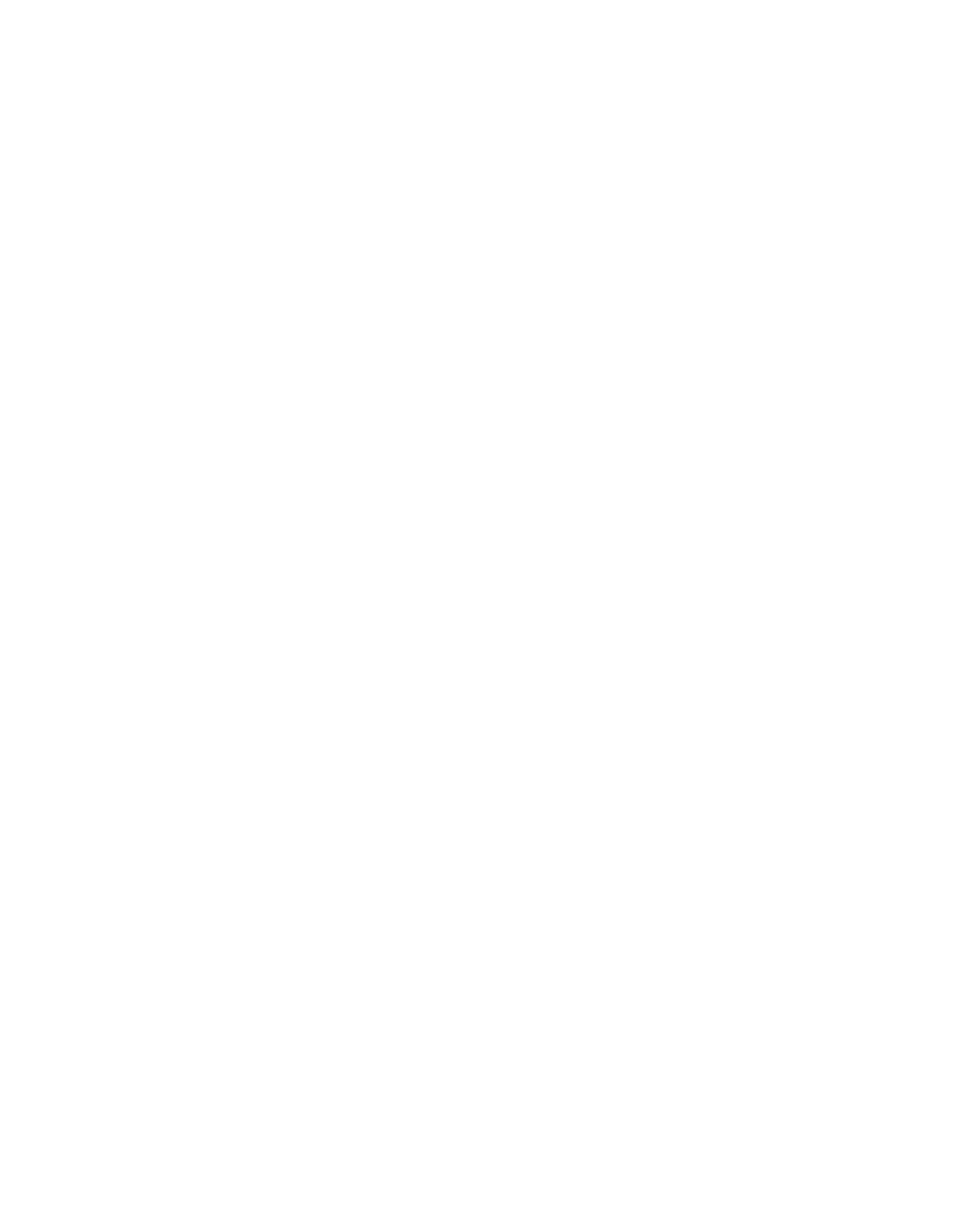# STATE SUCCESSION AND BITS: CHALLENGES FOR INVESTMENT ARBITRATION

## *Raúl Pereira Fleury\**

#### INTRODUCTION

State succession has always been a complex and controversial subject.<sup>1</sup> Its political nature makes it unpredictable in that it is not treated consistently by the international community. Such is its complexity that under customary international law, the matter is governed by two Conventions: the Vienna Convention on Succession of States in Respect of Treaties ("VCSST") and the Vienna Convention on Succession of States in Respect of State Property, Archives, and Debts. And even with two conventions on the issue, it is still a battleground for opposing doctrinal views.<sup>2</sup>

In the late 1980s and 1990s we have seen many cases where there was no common agreement on the law of State succession, especially with respect to the changes in Central and Eastern Europe, where we saw the dissolution of the USSR, Yugoslavia, and Czechoslovakia, and the unification of Germany.<sup>3</sup> More recently, South Sudan's secession from Sudan (2011) and Kosovo's unilateral declaration of independence from Serbia (2008) brought back to the table the issue of State succession, the latter even provoking a ruling – in 2010 – of the International Court of Justice with respect of such unilateral declaration.4

Oppenheim, referring to succession of international persons in general, explains that succession takes place when "one or more International Persons take the place of another International Person, in consequence of certain changes in the

 <sup>\*</sup> Senior Associate, Corporate and Arbitration groups at Ferrere Abogados, Paraguay; LL.M., American University Washington College of Law, International Arbitration and International Business Law (2015); J.D., Catholic University of Asunción, Paraguay (2012); The author is a former trainee with Sherman & Sterling's International Arbitration Group in Paris. The author would like to thank Charles "Chip" Rosenberg for his insightful comments and feedback on earlier drafts of this article. 1

Mohammed Bedjaoui, *Problemes récents de succession d'États nouveaux*, 130 RECUEL DES COURS DE L'ACADÉMIE DE DROIT INTERNATIONAL 455 (1970). 2

Patrick Dumberry & Daniel Turp, *State Succession with Respect to Multilateral Treaties in the Context of Secession: From the Principle of Tabula Rasa to the Emergence of a Presumption of Continuity of Treaties*, 13 BALTIC Y.B. OF INT'L LAW 27, 28 (2013).

Matthew Craven, *The Problem of State Succession and the Identity of States under International Law*, 9 EUR. J. INT'L L. 142, 143-44 (1998). For example, after the dissolution of Yugoslavia it remained unclear whether Serbia and Montenegro were still bound by the former State's treaties. 4

<sup>&</sup>lt;sup>4</sup> Accordance with International Law of the Unilateral Declaration of Independence in Respect of Kosovo, Advisory Opinion, I.C.J. Reports 403, 453 (2010), http://www.icjcij.org/docket/files/141/15987.pdf. By ten votes to four, the Court decided that the declaration of independence of Kosovo did not violate international law.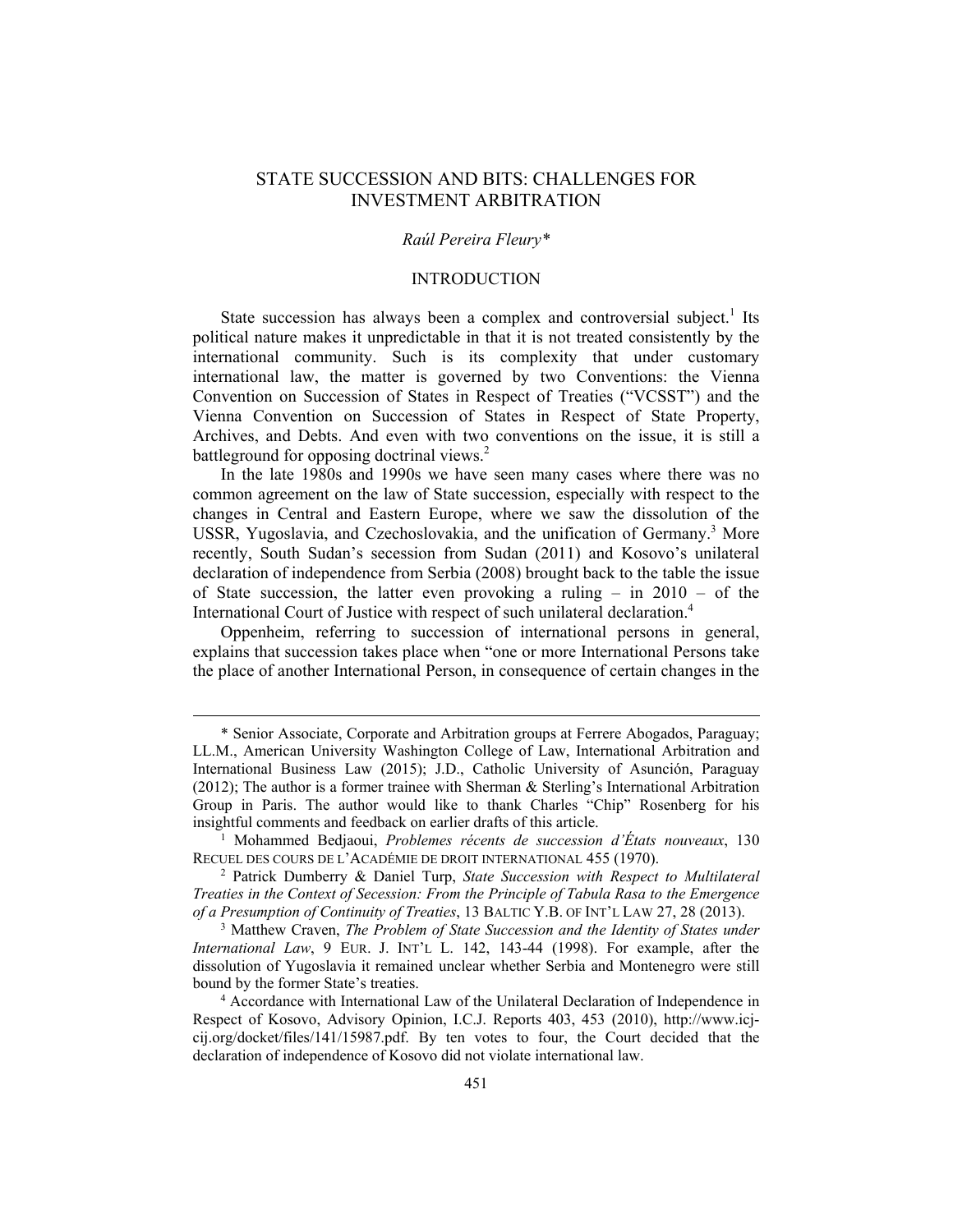latter's condition."<sup>5</sup> Article 2(b) of the Vienna Convention on Succession of States in Respect of Treaties defines succession of States as "the replacement of one State by another in the responsibility for the international relations of territory."6 Yet, as correctly explained by Malcolm Shaw, "[T]his formulation conceals a host of problems since there is a complex range of situations that stretches from continuity of statehood through succession to non-succession,"<sup>7</sup> that is, there is no use covering the sun with your finger. Among the problems concealed, we can cite those relating to achievement of statehood, nationality, property, membership in international organizations, allocation of public debt, natural resources and other assets, distribution of military forces, and more; all these issues are highly politicized and therefore their resolution is highly unpredictable.

One of the problems concealed by such a definition – and the subject of this article – is that of the continuation (or not) of treaty obligations concluded by the previous State, specifically with respect to bilateral investment treaties ("BITs"). While opposite approaches remain in place within the international community in this regard, once the application of the doctrine of State succession is requested, the issue becomes much more sensitive than doctrinal opinions embodied in books and articles. This is the case in *World Wide Minerals Ltd. v. The Republic of Kazakhstan*, an investor-State arbitration initiated in 2013 under the 1989 Canada-USSR BIT, which in January of this year culminated its jurisdictional phase.<sup>8</sup>

In the aforementioned case, the tribunal held that Kazakhstan, as a former constituent of the USSR, is a legal successor to the USSR's commitments under its BITs, dismissing all Kazakhstan's objections that the Canada-USSR BIT was not in force between Canada and Kazakhstan. Moreover, the investments at stake were made in 1996-1997, five years after the USSR was dissolved. Unfortunately, the *World Wide Minerals* award on jurisdiction is confidential and thus not much is known about the tribunal's reasoning on the issue of State succession, which appears to be one of Kazakhstan's objections, namely, the fact that the Canada-USSR BIT cannot be considered in force between Canada and Kazakhstan.<sup>9</sup> Yet,

 $\frac{1}{5}$ <sup>5</sup> LASSA OPPENHEIM, I INTERNATIONAL LAW, A TREATISE 119 (1858).

<sup>&</sup>lt;sup>6</sup> Vienna Convention on Succession of States in Respect of Treaties, 1946 UNTS 3 (Nov. 6, 1996), Art. 2(b), *available at* http://legal.un.org/ilc/texts/instruments/english/ conventions/3 2 1978.pdf.

<sup>&</sup>lt;sup>7</sup> MALCOLM N. SHAW, INTERNATIONAL LAW 959 (2008).

<sup>&</sup>lt;sup>8</sup> The arbitration was started pursuant to Article IX of the Canada-USSR BIT and is being conducted under the 1976 UNCITRAL Arbitration Rules. The dispute concerns the management of uranium operations and assets. For an overview of the investment history, see *The Kazakhstan Story*, Feb. 12, 2015, *available at* http://www.worldwideminerals. com/World-Wide-Minerals-Kazakhstan-Story.pdf. 9

While the award is confidential, several press releases inform of the status of the case and some details of the award on jurisdiction. *See*, *e.g.*, Luke Peterson, *In a dramatic holding, UNCITRAL Tribunal finds that Kazakhstan is bound by the terms of former USSR BIT with Canada*, INVESTMENT ARB. REP. Jan. 28, 2016, *available at* http://www. iareporter.com/articles/in-a-dramatic-holding-uncitral-tribunal-finds-that-kazakhstan-is-boundby-terms-of-former-ussr-bit-with-canada; Disclosure Statement 1/16 "Tribunal finds jurisdiction for WWM claims against Kazakhstan under Soviet Treaty," *available at*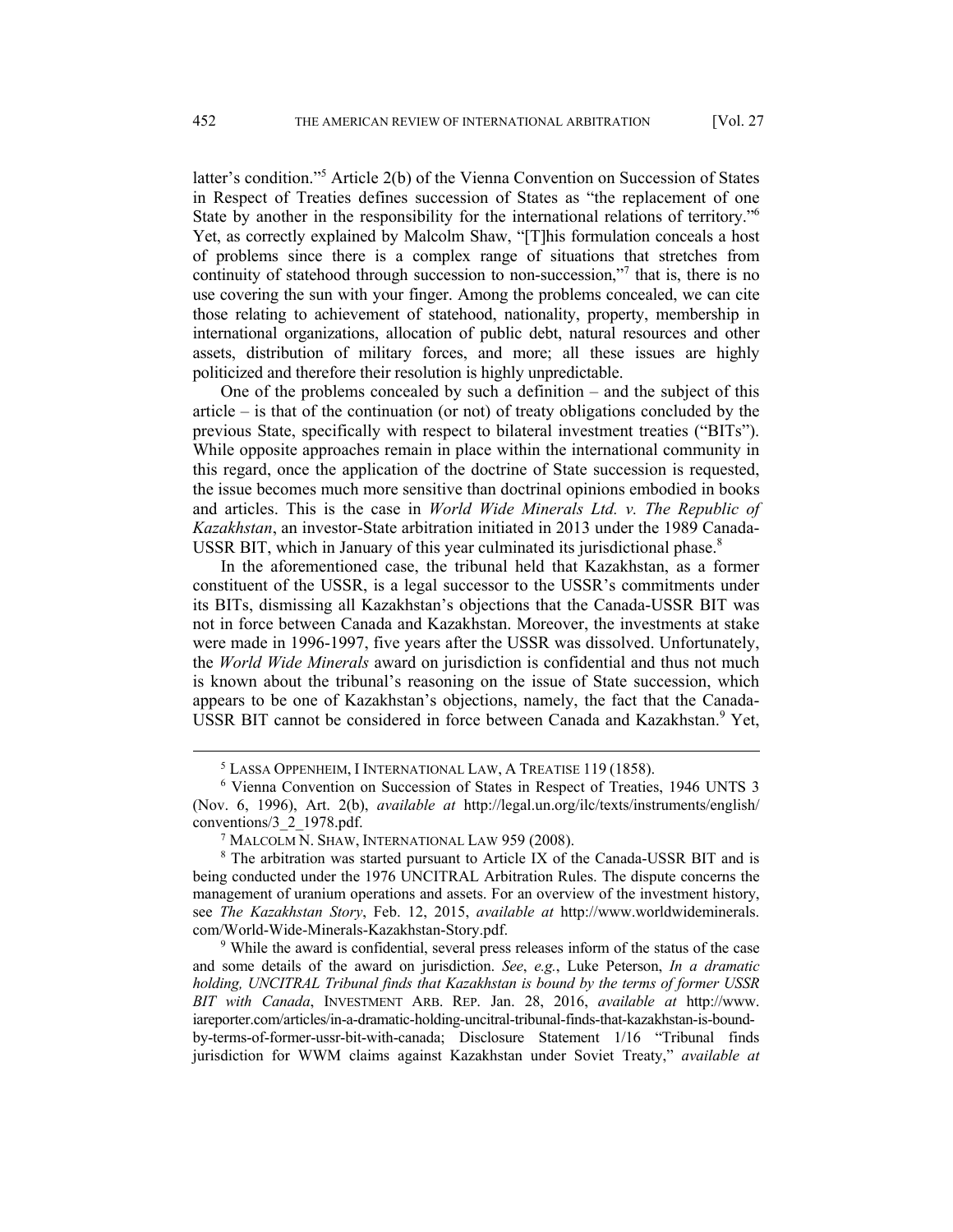in a recent interview with Law360, Baiju Vasani, who was leading counsel to World Wide Minerals, stated that the issue of state succession to the Canada-USSR BIT played an important role in the tribunal's decision, which held Kazakhstan to be a successor to the USSR, a "title" that has only been held by Russia since the dissolution to the USSR.<sup>10</sup>

Although international arbitration is not ruled by precedents, this holding again opens the door for claims against successor States under BITs signed and ratified only by the succeeded State, an issue that was already touched upon in at least 28 investor-State arbitrations, but never with a thorough analysis by the tribunals in order to clarify the matter and thus, to avoid raising diplomatic conflicts between States over such a sensitive and politicized matter.<sup>11</sup>

This article will first deal with a general overview of the two main doctrinal schools on succession of States, in order to later analyze the practice involving the succession of BITs specifically. It will then touch upon the issues at stake when State succession must be analyzed by arbitral tribunals in the jurisdictional phase, and finally, concludes by attempting to identify the most appropriate standards to analyze the issue, both in order to avoid imposing on a State an obligation it never undertook, and to avoid depriving foreign investors of the protection of their investments that they reasonably expected.

## I. SUCCESSION OF TREATY RIGHTS AND OBLIGATIONS IN A NUTSHELL: TWO CONFLICTING APPROACHES

In order to succeed one State in its rights and obligations, the successor must first become a State as well. While international law does not require that a particular pattern be followed in order to become a State,<sup>12</sup> there is a widely accepted formulation of statehood criteria laid down by Article 1 of the 1933 Convention on Rights and Duties of States: (i) permanent population; (ii) a defined territory; (iii) government; and (iv) the capacity to enter into relations with other States.13 Yet, "[w]hether the birth of a new state is primarily a question of fact or law, [is a question] of considerable complexity and significance."<sup>14</sup>

http://www.investorx.ca/Doc/T32U0PTVTBB/2016/01/28/world-wide-minerals-ltd/newsrelease-english; Hannah Sheehan, *Tribunal's Ruling Opens Door for claims against Kazakhstan*, Law360, Jan. 28, 2016, *available at* http://www.law360.com/articles/752344/ tribunal-s-ruling-opens-door-for-claims-against-kazakhstan; Douglas Thomson, *USSR Treaty binds Kazakhstan, tribunal holds*, GLOBAL ARB. REV., Feb. 1, 2016, *available at* http://globalarbitrationreview.com/news/article/34532/ussr-treaty-binds-kazakhstan-tribunalholds. 10 *Q & A with Jones Day's Baiju Vasani*, Law360, May 2, 2016, *available at*

https://www.law360.com/articles/789371/q-a-with-jones-day-s-baiju-vasani.<br><sup>11</sup> These cases involved generally the former Czech and Slovak Federal Republic (CSFR) and Yugoslav Republic, and now the USSR. 12 Western Sahara Advisory Opinion, I.C.J. Reports 12, 43-44 (1975).

<sup>13</sup> Convention on the Rights and Duties of States adopted by the Seventh International Conference of American States in Montevideo, 3802 UNTS (Dec. 26, 1934), *available at*  https://treaties.un.org/pages/showDetails.aspx?objid=0800000280166aef. 14 SHAW, *supra* note 7, at 197-98.

 $\overline{a}$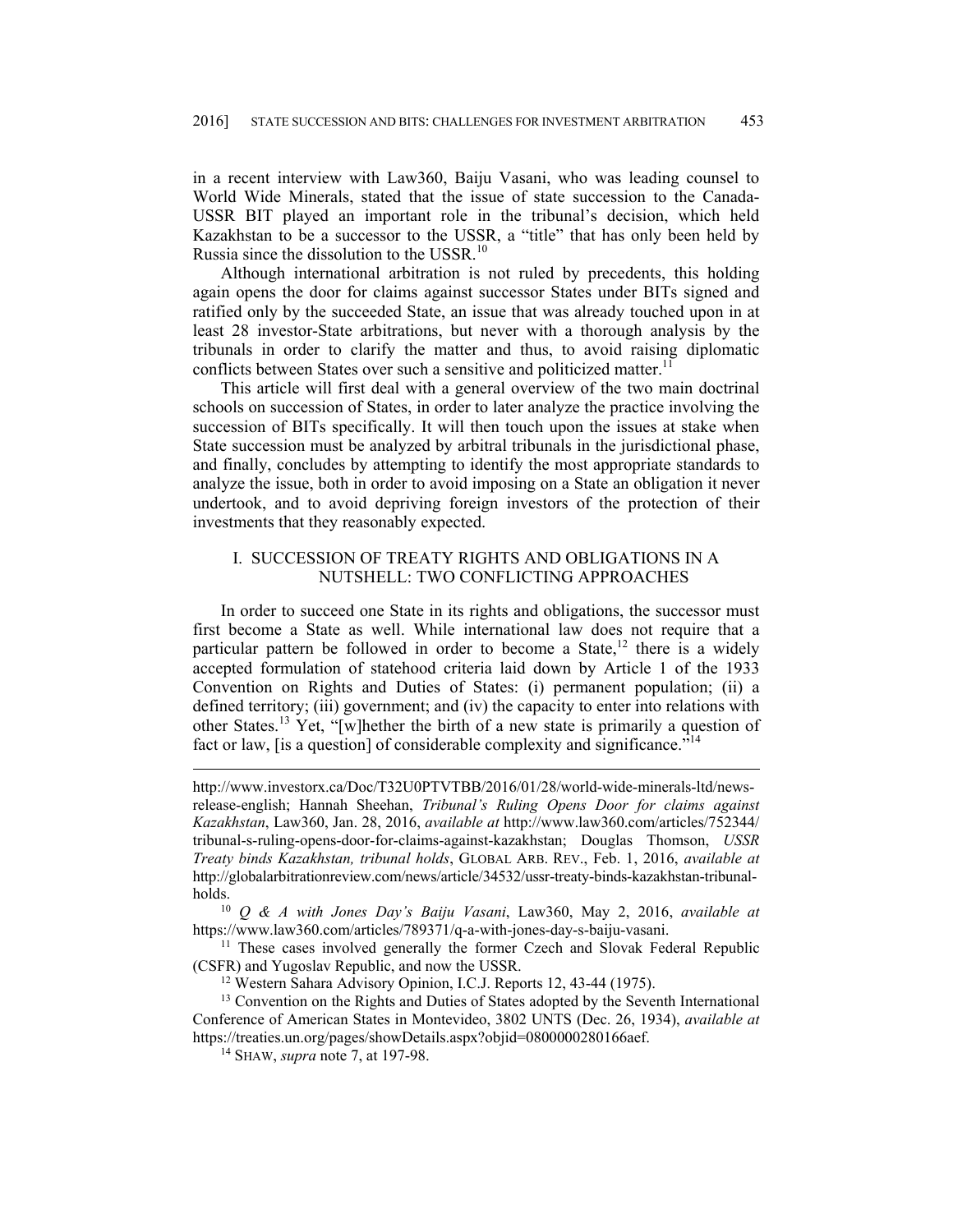Equally complex and significant is the question of whether or not a new State inherits the predecessor State's rights and obligations. The political context in which a succession occurs plays a decisive role on its effects and therefore, many theories have been developed over the years. For instance, scholar Yilma Makonnen identified six theories on the issue: (i) universal succession; (ii) continuity theory; (iii) the organic substitution theory of continuity; (iv) the cleanslate theory; (v) the theory of continuity of rights and obligations by virtue of general principles of international law; and (vi) intermediate theories in between the clean-slate and universal succession theories.<sup>15</sup>

Two opposing theories have polarized the issue. On the one hand, there is the "universal succession" doctrine, which supports the inheritance by the new State, of the rights and obligations of its predecessor. This doctrine, which is similar to the continuity theory,<sup>16</sup> dates back to the 17th century, developed by some of the fathers of international law, such as Hugo Grotius, Alberico Gentili, and Samuel von Pufendorf.17 Through their works, they intended to import the Roman law concepts concerning civil inheritance into the international law spectrum.

On the other hand is the "clean slate" (or *tabula rasa*) doctrine, under which the new State "does not succeed to the treaties to which the predecessor State was a party."18 This theory appears to have emerged in the 19th century based on the understanding that the transformation of a State creates a legal gap separating the sovereignty of the successor from the predecessor.<sup>19</sup> Interestingly, Sir Thomas Baty supported the clean slate doctrine by asserting that "[w]ere it otherwise, Italy, as the heir of the Roman Empire, would have a good title to the continent of Europe. $20$ 

## A. *Adoption of both doctrines by the Vienna Convention on Succession of States in respect of Treaties*

The VCSST contemplates both doctrines, depending on the nature of the succession. The universal succession doctrine applies to the *secession* and *dissolution* of States. The former occurs when the predecessor State continues to

<sup>&</sup>lt;sup>15</sup> YILMA MAKONNEN, INTERNATIONAL LAW AND THE NEW STATES OF AFRICA: A STUDY OF THE INTERNATIONAL LEGAL PROBLEMS OF STATE SUCCESSION IN THE NEWLY INDEPENDENT STATES OF EASTERN AFRICA 129-33, 137, 142 (1983).<br><sup>16</sup> Gerhard Hafner & Gregor Novak, *State Succession in Respect of Treaties*, *in* 

OXFORD GUIDE TO TREATIES 396, 401 (Duncan B. Hollis ed., 2012). 17 *As cited in* Claude Emanuelli, *State Succession, Then and Now, with Special* 

*Reference to the Louisiana Purchase (1803)*, 63(4) LOUISIANA L. REV. 1277, 1280 (2003). 18 Patrick Dumberry, *An Uncharted Question of State Succession: Are New States* 

*Automatically Bound by the BITs Concluded by Predecessor States before independence?*, 6 J. INT'L DISPUTE SETTLEMENT 74 (2015). 19 Craven, *supra* note 3 at 148. 20 Thomas Baty, *The Obligation of Extinct States*, 35 YALE L. J. 434, 434 (1925).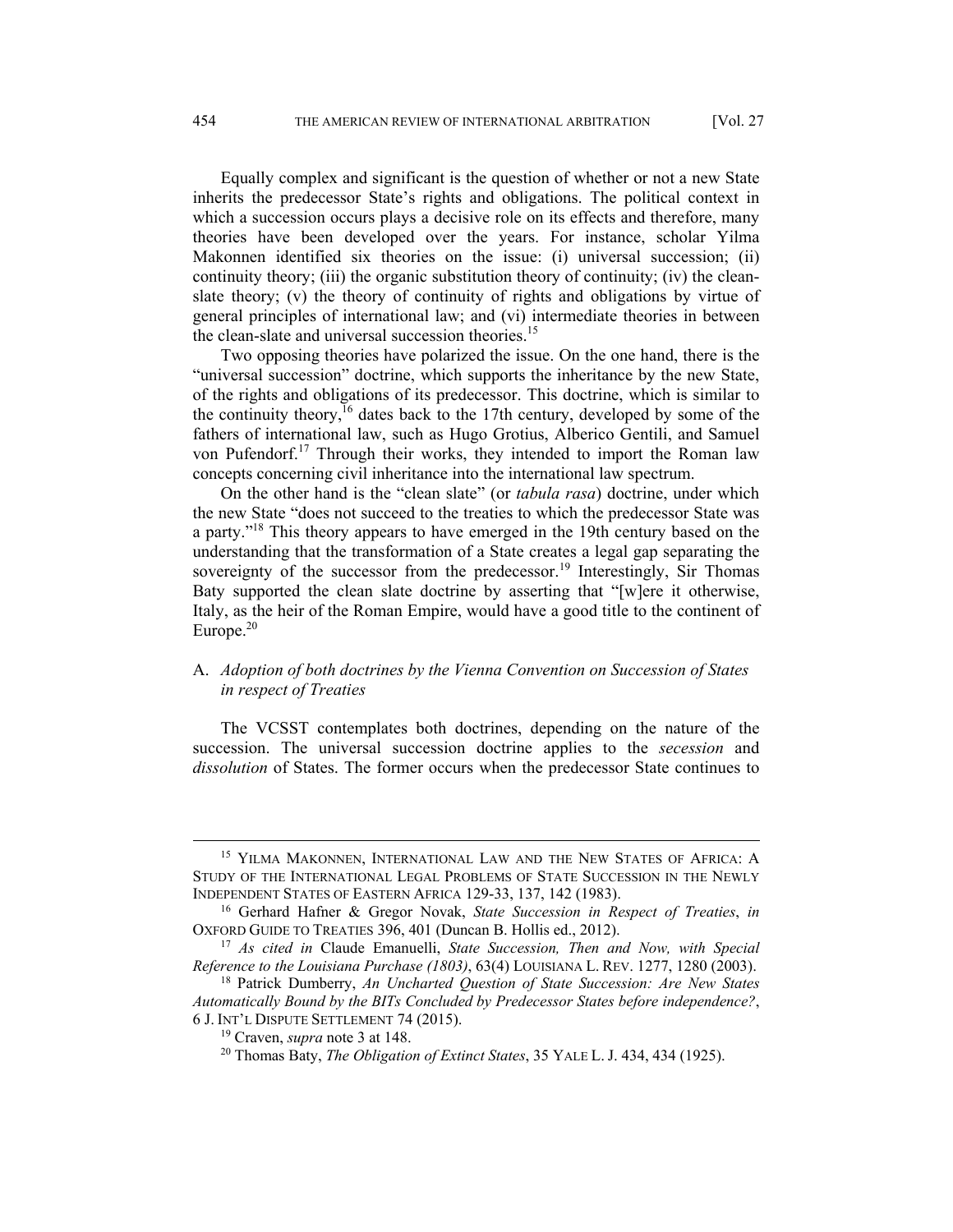exist after suffering a disruption of its territorial integrity.<sup>21</sup> The latter concerns the disappearance of the predecessor State, its dissolution in order to create new States.<sup>22</sup> The VCSST establishes in its Article 34 that before a secession or dissolution of a State any treaty in force in the predecessor State *automatically* continues in force in respect of each successor State so formed.<sup>23</sup>

As for the clean slate doctrine, the VCSST applies this approach to "Newly Independent States," that is, successor States that, immediately before succession took place, were territories over which the predecessor States were responsible with regard to international relations,<sup>24</sup> but whose territory was never part of the predecessor State.<sup>25</sup> The VCSST establishes in its Article 16 that:

A newly independent State is not bound to maintain in force, or to become a party to, any treaty by reason only of the fact that at the date of the succession of States the treaty was in force in respect of the territory to which the succession of States relates.

Further, Article 24 of the VCSST establishes the same principle, specifically addressing only bilateral treaties. It provides two exceptions to the clean slate doctrine for Newly Independent States with regard to the other non-predecessor State that is party to the bilateral treaty: (a) that both States (i.e., the newly independent and the other State) agree to its continuity; or (b) that, by reason of

which immediately before the date of the succession of States was a dependent territory for the *international relations* of which the predecessor State was responsible) (emphasis added).<br><sup>25</sup> This was the case of those American States that where colonized by European

States such as the United Kingdom, France, Spain, and Portugal, among others. It is normally understood under international law that Newly Independent States, before their independence, had the status of a protectorate, colony, trust, or mandate. *See* Andrew M. Beato, *Newly Independent and Separating States' Succession to Treaties: Considerations on the Hybrid Dependency of the Republics of the former Soviet Union*, 9(2) AM. U. J. INT'L L. & POL'Y 525, 533-34 (1994). For definitions of protectorate, colony, trust, and mandates, *see*, *inter alia*, JAMES CRAWFORD, THE CREATION OF STATES IN INTERNATIONAL LAW 187- 201 (1979); YASSIN EL-AYOUTY, THE UNITED NATIONS AND DECOLONIZATION: THE ROLE OF AFRO-ASIA 3 (1971); and SHAW, *supra* note 7, at 216, 224.

<sup>&</sup>lt;sup>21</sup> This was the case of, for example, with Kosovo and Bangladesh, which seceded from Serbia and Pakistan respectively. 22 This was the case of the former USSR, Czechoslovakia, and Yugoslavia, among

others.<br><sup>23</sup> VCSST, Art. 34: 1. When a part or parts of the territory of a State separate to form

one or more States, whether or not the predecessor State continues to exist: (a) any treaty in force at the date of the succession of States in respect of the entire territory of the predecessor State continues in force in respect of each successor State so formed; (b) any treaty in force at the date of the succession of States in respect only of that part of the territory of the predecessor State which has become a successor State continues in force in respect of that successor State alone.<br><sup>24</sup> *Id.*, Art. 1(f) ("newly independent State" means a successor State the territory of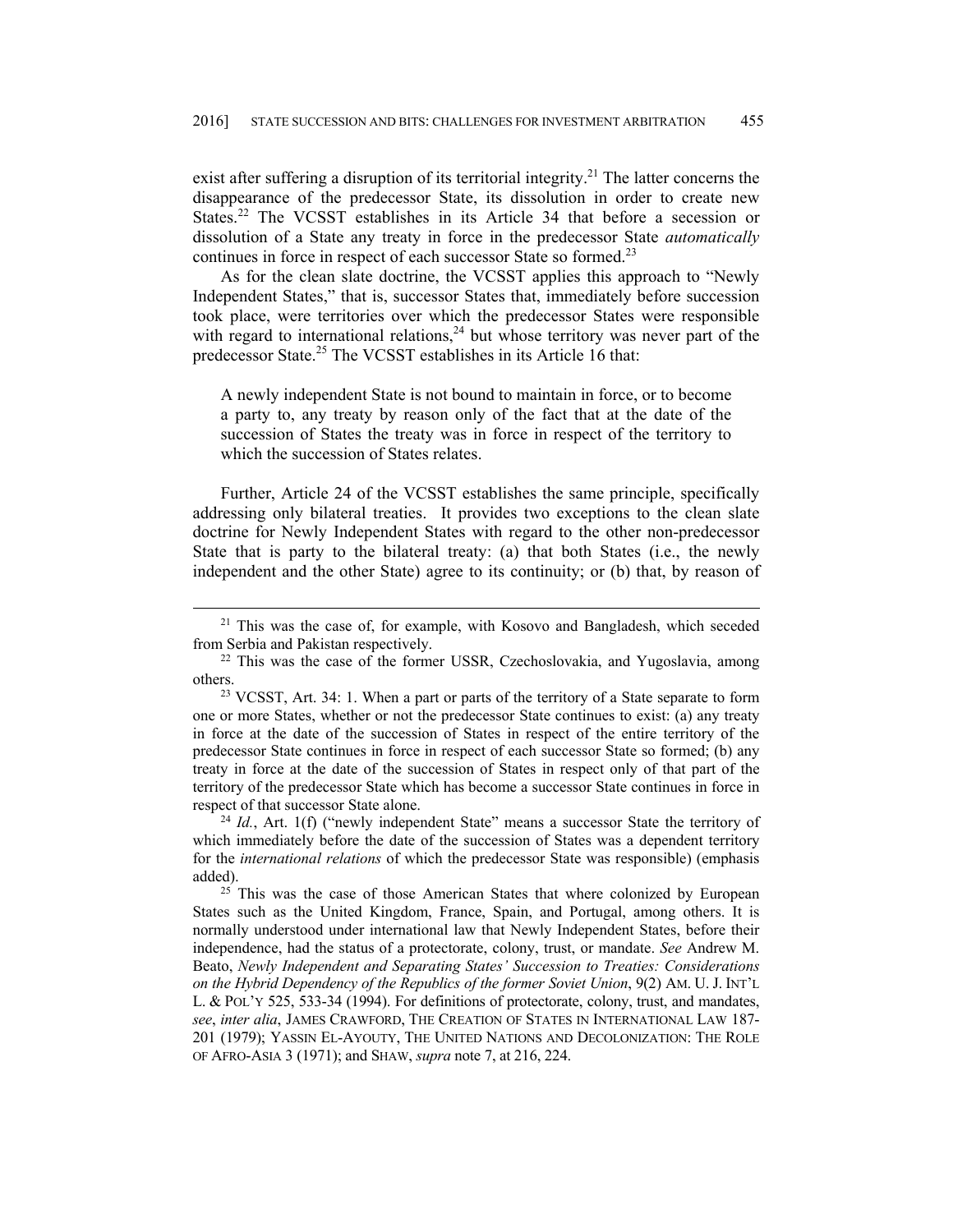their conduct, it can be inferred that both States (i.e., the newly independent and the other State) agreed to the continuity of the bilateral treaty.<sup>26</sup>

Various authors indicate that the reason for adopting the clean slate doctrine towards Newly Independent States lies in the fact that first, their territories were never formally part of the predecessor State; and second, regard is to be given to their particular "historical and political characteristics in the context of decolonization."27 Therefore, a Newly Independent State "begins its international life free of any general obligation to take over the treaties of its predecessor,"<sup>28</sup> in order to safeguard its right to self-determination, breaking its chains from economic domination.

It is worth noting that both doctrines have also been criticized by scholars, arguing, for instance, that both theories are not enough to encompass the whole range of legal issues that come with State succession, like cases of cession of territory, where the "successor" will neither begin its new status with a clean slate nor will it succeed to any rights, since it will not be a new State.<sup>29</sup> This criticism is somewhat weak, since State succession should not be analyzed only through the application of two limited doctrines, especially in the context of succession to BITs. As explained by O'Connell, "The effect of change of sovereignty on treaties is not a manifestation of some general principle or rule of State succession, but rather a matter of treaty law and interpretation.<sup>330</sup> Thus, the customs and uses, and the practices by States, also play an important role when defining the fate of a BIT after one of its parties becomes a predecessor State to two or more successor States.

## II. SUCCESSION OF BILATERAL INVESTMENT TREATY OBLIGATIONS

Although the VCSST is considered to be a source of international law,<sup>31</sup> only 22 States have ratified it, $32$  and state practice with regard to succession of rights and obligations emerging from BITs does not necessarily follow the strict continuity principle set out in Article 34 of the Convention.

 <sup>26</sup> VCSST, Art. 24. It is important to note that, should the exceptions of Article 24 apply, it does not mean that the once bilateral treaty between the predecessor State and the third State becomes a multilateral treaty, since Article 25 provides that when Article 24 applies, this does not mean that the bilateral treaty will also be in force between the Newly Independent state and the predecessor State. 27 *See*, *e.g.*, Dumberry, *supra* note 18, at 77. *See also* Yilma Makonnen, *State* 

*Succession in Africa*: *Selected Problems* 200 RCADI, 130, 131 (1986-V). 28 *Report of the International Law Commission on the Work of its Twenty-Sixth* 

Session, May 6-July 26, 1974, 2 Y.B. INT'L L. COMM'N, PT. I 236.<br><sup>29</sup> Craven, *supra* note 3, at 148.<br><sup>30</sup> DANIEL PATRICK O'CONNELL, THE LAW OF STATE SUCCESSION 15 (2015).<br><sup>31</sup> United Nations, Statute of the International

<sup>1945),</sup> Art. 38(1)(a). 32 VCSST, *supra* note 6.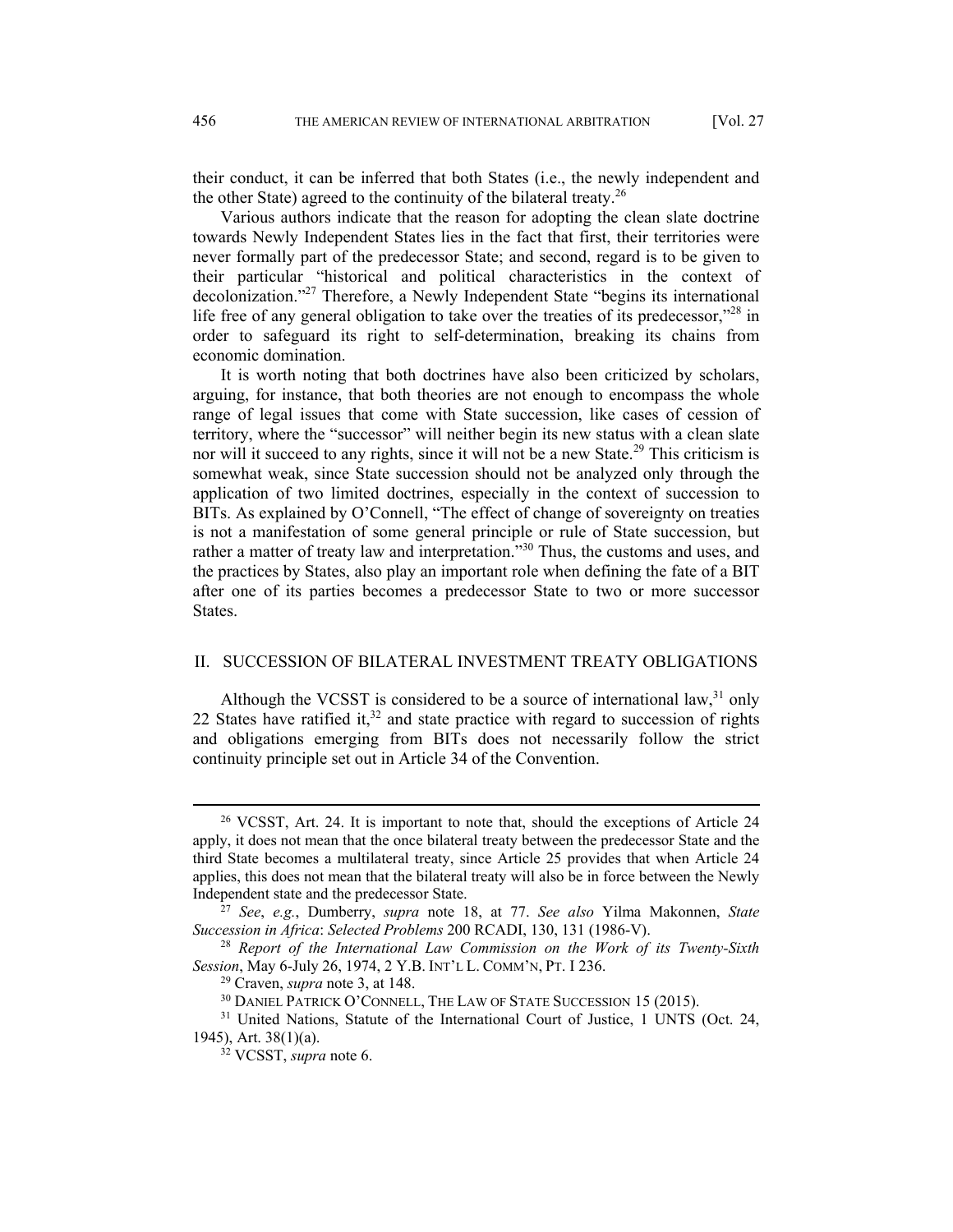The International Law Association's ("ILA") *Conclusions of the Committee on Aspects of the Law on State Succession*33 are illustrative of such practice. According to this document, state practice demonstrated that "the fate of these [bilateral] treaties is generally decided through negotiation between the successor State and the other party, no matter the category of State succession involved [i.e., secession, dissolution, or Newly Independent State].<sup>34</sup> That is, even though some States decided to continue honoring the obligations entered into by the predecessor State,<sup>35</sup> there was always an element of *prior consent* to such continuation, since the circumstances at the time of the conclusion of the BIT clearly changed after the succession.<sup>36</sup> This practice is supported by the United Nations as well, the Secretary-General of which requests of every successor State "to produce specific declarations of succession to each multilateral treaty to which the UN is the depositary,"<sup>37</sup> without regard to the type of State succession involved. In the same way, some scholars have indicated that "the consent of the other parties to the treaties in question or an agreement with the predecessor state with regard to bilateral issues is *required*."38

In addition to the aforementioned, the *travaux préparatoires* of the VCSST show that the clean slate principle was to be applied in every type of succession, whether it were secession, dissolution, or a Newly Independent State.<sup>39</sup> However, when the first draft articles were adopted in 1972, the ILC distinguished Newly Independent States from the cases of secession and dissolution, cases that were outside the context of decolonization.<sup>40</sup>

This kind of uncertainty with regards to the proper solution as to the continuity or not of BIT obligations following any form of State succession leads to the conclusion that "no rule of customary international law has emerged on succession to bilateral treaties."<sup>41</sup> Plus, as it will be seen next, case law addressing

invoked as a way to obtain the renegotiation of the treaty").<br><sup>37</sup> *Id.* ¶ 6.<br><sup>38</sup> SHAW, *supra* note 7, at 967 (emphasis added).<br><sup>39</sup> In his *Fourth Report on Succession in Respect of Treaties* (1971), Special

Rapporteur Sir Humphrey Waldock used the general expression "new States" to refer to *all States*, A/CN.4/249, [1971] 2 Y.B. INT'L L. COMM'N, PT. I 145. 40 *Report of the International Law Commission on the Work of its Twenty Fourth* 

*Session*, A/8710/Rev.1, May 2, - July 7, 1972, 2 Y.B. INT'L L. COMM'N 227. *See also* Dumberry, *supra* note 18, at 79, 80. 41 Dumberry, *supra* note 18, at 82; STATE PRACTICE REGARDING STATE SUCCESSION

AND ISSUES OF RECOGNITION 116 (Jan Klabbers et al. eds., 1999).

 <sup>33</sup> Resolution No. 3/2008, *Conclusions of the ILA Committee on Aspects of the Law of State Succession*, *adopted at* the 73rd Conference of the ILA, *held in* Rio de Janeiro, Brazil, Aug. 17-21, 2008, file:///C:/Users/Raul%20Pereira/Downloads/resolution\_3\_ aspects\_of\_the\_law\_of\_state\_succession.pdf.<br><sup>34</sup> *Id*. ¶ 8. <sup>35</sup> For example, the cases of the dissolutions of the USSR, Czechoslovakia, and

Yugoslavia, where some successor States expressly confirmed their wish to continue to be bound by the BITs signed by their predecessors. 36 ILA Resolution, *supra* note 33, ¶ 8 ("The *rebus sic stantibus* rule is sometimes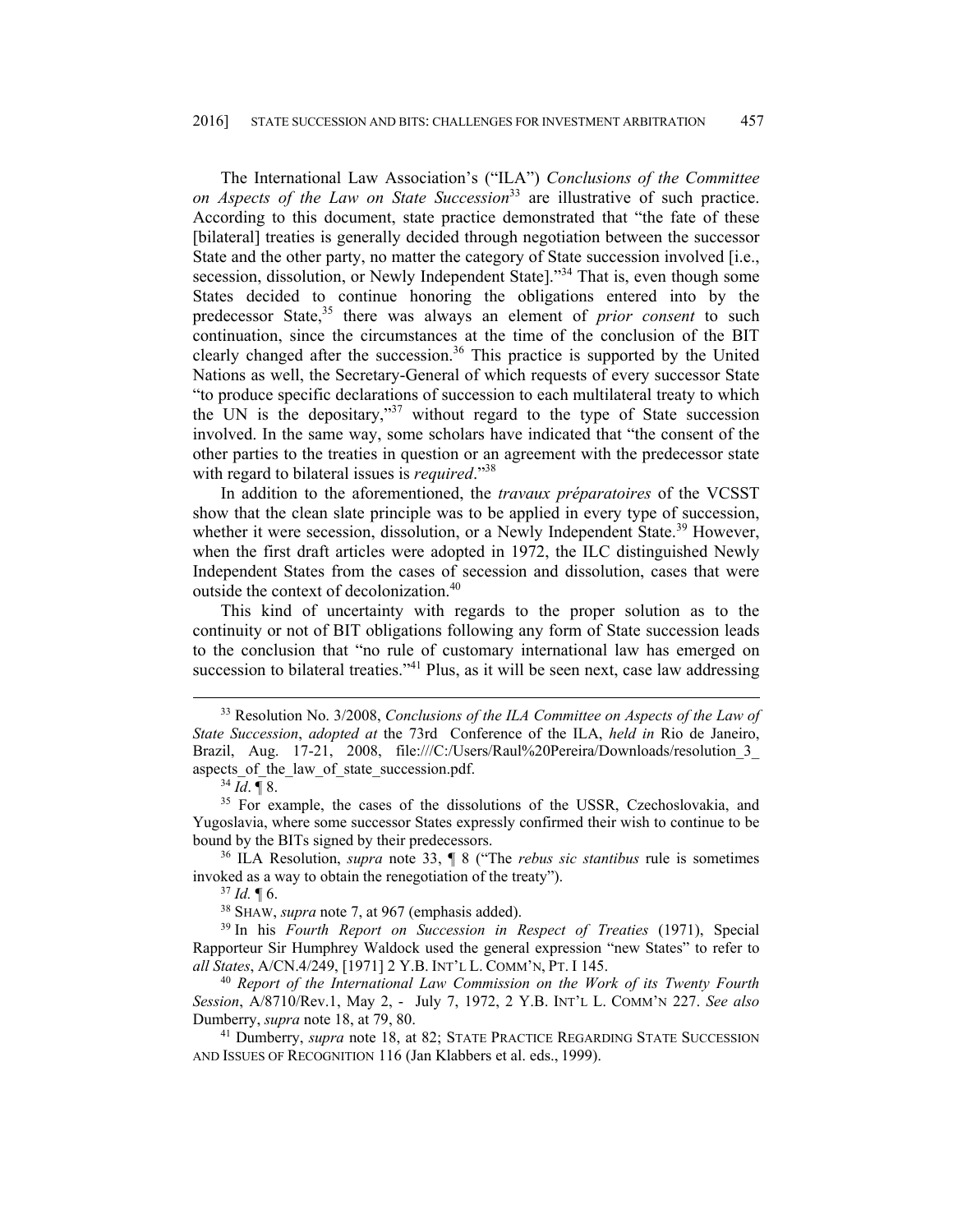these issues is scarce and the few cases touching upon state succession of BITs lack sufficient reasoning on the matter to clarify it.

## III. INVESTOR-STATE ARBITRATION AND JURISDICTIONAL ISSUES

Although investor-State arbitrations have been brought under BITs in which the respondent is the successor State, very few of them have touched upon the issue of whether the respondent State continues to be, *ipso jure*, bound by the BIT signed by its predecessor.<sup>42</sup> This issue is particularly relevant in the field of investment arbitration, where jurisdictional issues arises in almost every case, and more often than not, one of the specific jurisdictional issues is consent.

#### A. *Consent*

Arbitration in general is a matter of consent.<sup>43</sup> Going further, arbitration is a matter of consent, "not coercion,"<sup>44</sup> as the Supreme Court of the United States has held. The jurisdiction of an arbitral tribunal is based exclusively on the consent of the parties,45 and in the context of investor-State arbitration, the issue of consent becomes even more sensitive. As explained by Jan Paulsson, investment arbitration through BITs is arbitration without privity, since it allows investors to "arbitrate a wide range of grievances arising from the actions of a large number of public authorities, whether or not any specific agreement has been concluded with the particular complainant."46 That is, through BITs with arbitration clauses,

 <sup>42</sup> In some cases, the tribunal did not address the issue at all. *See e.g*., Ronald S. Lauder v. Czech Republic, UNCITRAL, Award (Sept. 3, 2001) under the U.S.-Czech and Slovak Federal Republic BIT; Frontier Petroleum Services Ltd. v. The Czech Republic, PCA/UNCITRAL, Award (Nov. 12, 2010) under the Canada-Czech and Slovak Federal Republic BIT; and Renta 4 SVSA, Ahorro Corporación Emergentes FI, Ahorro Corporación Eurofond FI, Rovime Inversiones SICAV S.A., Quasar de Valores SICAV S.A., Orgor de Valores SICAV S.A., GBI 9000 SICAV S.A. v. The Russian Federation, SCC Case No. 24/2007, Award on Preliminary Objections (March 20, 2009). Yet it is worth noting that, with regard to the obligations arising from the U.S.-Czech and Slovak Federal Republic BIT, the diplomatic relations between the U.S. and the Czech Republic were conditioned upon The Czech Republic's maintenance of all the treaty commitments made by the former Czechoslovakia with the U.S., and the Czech Republic agreed to this condition. *See* Paul R. Williams, *The Treaty Obligations of the Successor States of the former Soviet Union, Yugoslavia, and Czechoslovakia: Do They Continue in Force?*, 23 DENV. J. INT'L L. & POL'Y 1, 46 (1994). 43 *See* FOUCHARD GAILLARD GOLDMAN, INTERNATIONAL COMMERCIAL ARBITRATION

<sup>29 (</sup>Emmanuel Gaillard & John Savage eds., 1999) ("an arbitrator's power to resolve a dispute is founded upon the common intention of the parties to that dispute"). 44 Stolt-Nielsen S.A. v. AnimalFeeds International Corp., 559 U.S. 662 (2010).

<sup>45</sup> ICS Inspection and Control Services Limited (United Kingdom) v. The Argentine Republic, UNCITRAL, PCA Case No. 2010/9, Award on Jurisdiction (Feb. 10, 2012), ¶ 255. 46 Jan Paulsson, *Arbitration without Privity*, 10(2) ICSID REV. 232, 233 (1995).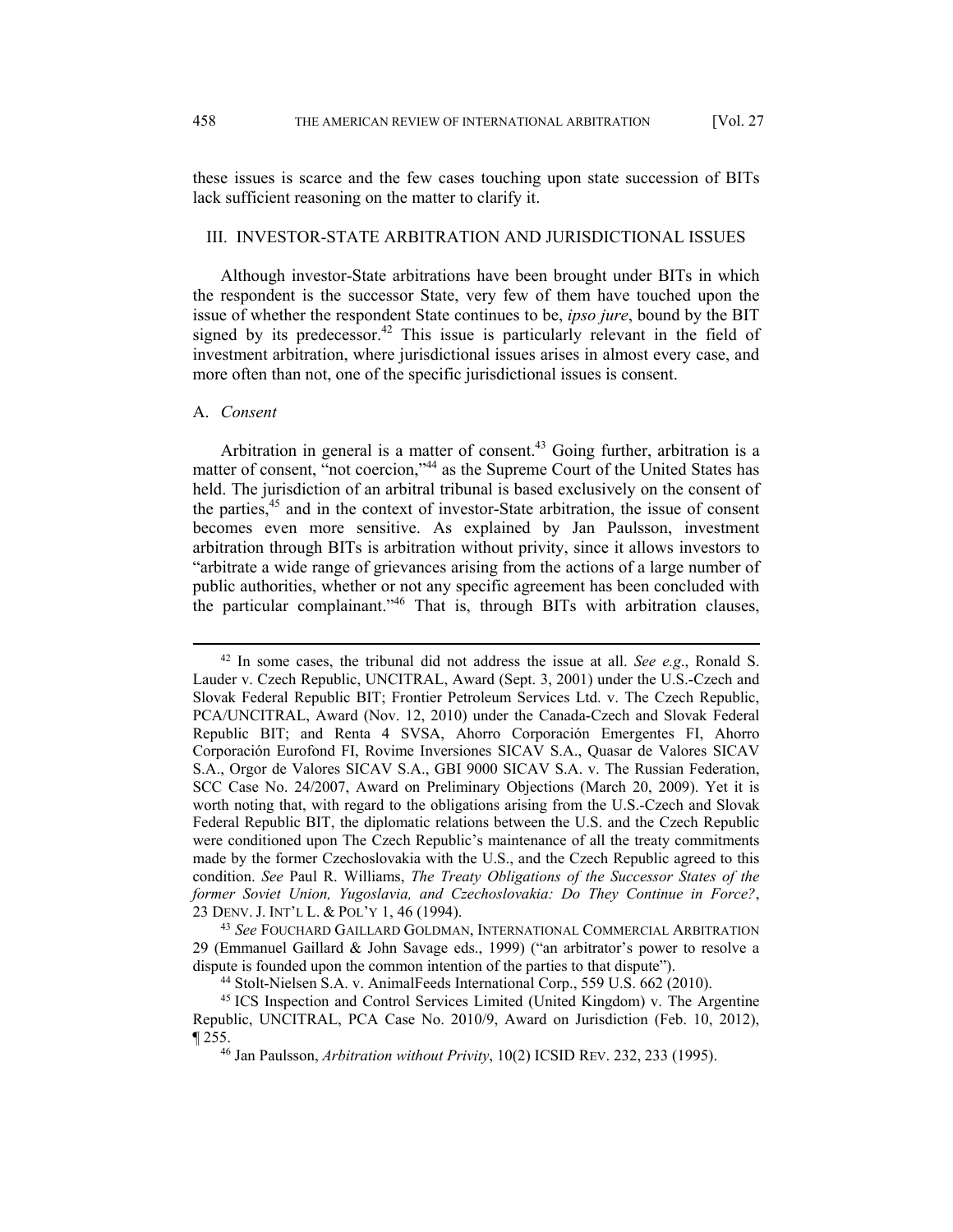States provide the nationals of the other State party to the BIT a standing offer to arbitration that requires the acceptance of the private investor. Moreover, multilateral investment treaties like NAFTA and the Energy Charter Treaty ("ECT") do the same. $47$ 

By now, the reader might see why consent is an important issue vis-à-vis State succession to BIT obligations. While the offer to arbitrate disputes can be withdrawn and can also provide for conditions necessary to access the mechanism,<sup>48</sup> the fact is that States are offering such consent in advance, and for a wide range of issues, such as the right to fair, equitable, and non-discriminatory treatment, the observing of undertakings (i.e., umbrella clauses), expropriation, and much more. Thus, when facing State succession to BITs, arbitrators must know to what extent the new successor State would agree to such a provision, as well as to what extent the other State party to the BIT would agree to continue having in force the BIT with the successor State.

Cases involving the former Czechoslovakia, Yugoslavia, and the USSR are illustrative of these issues; however, few of these cases addressed them properly in order to have a solid basis to build principles of interpretation.

## 1. *Interpretation of Consent by Tribunals in Cases involving State Succession to BITs*

Tribunals dealing with arbitrations where the underlying BIT was signed by the predecessor State of the respondent have done little to analyze to what extent the respondent State consented to the BIT underlying the dispute. They gave even less attention as to what extent the other State party to the BIT consented to having the treaty in force with the successor State.

One of the first cases dealing with the issue was *CME v. Czech Republic*. The tribunal faced a dispute arising under a claim by CME that the Czech Republic breached the Netherlands-Czechoslovakia BIT of 1992 following a series of actions and omissions that deprived CME of its broadcasting operation rights in the respondent's territory.<sup>49</sup> The only reference to the issue of succession was made in the "Background of the Dispute" section of the award, where the tribunal stated that "after the Czech and Slovak Federal Republic ceased to exist . . . the Czech Republic succeeded to the rights and obligations of the [CSFR] under the Treaty."<sup>50</sup> The same brief reasoning on the issue was made by tribunals in other cases, such as *HICEE v. Slovakia*, 51 where the tribunal only stated that neither

 <sup>47</sup> Christoph Schreuer, *Consent to Arbitration*, *in* THE OXFORD HANDBOOK OF INTERNATIONAL INVESTMENT LAW 830, 831, 835 (Peter Muchlinski, Frederico Ortino & Christoph Schreuer eds., 2008). 48 Such as cooling off periods, exhaustion of local remedies, and fork-in-the-road

provisions. 49 CME Czech Republic BV v. The Czech Republic, UNCITRAL, Partial Award

<sup>(</sup>Sept. 13, 2001),  $\P$  20-22.<br><sup>50</sup> *Id.*  $\P$  3. The same statement was made in the Final Award of March 14, 2003,  $\P$  3.<br><sup>51</sup> HICEE BV v. The Slovak Republic, PCA/UNCITRAL Case No. 2009-11, Partial

Award (May 23, 2011), ¶ 3. Other cases with similar reasoning from the tribunal are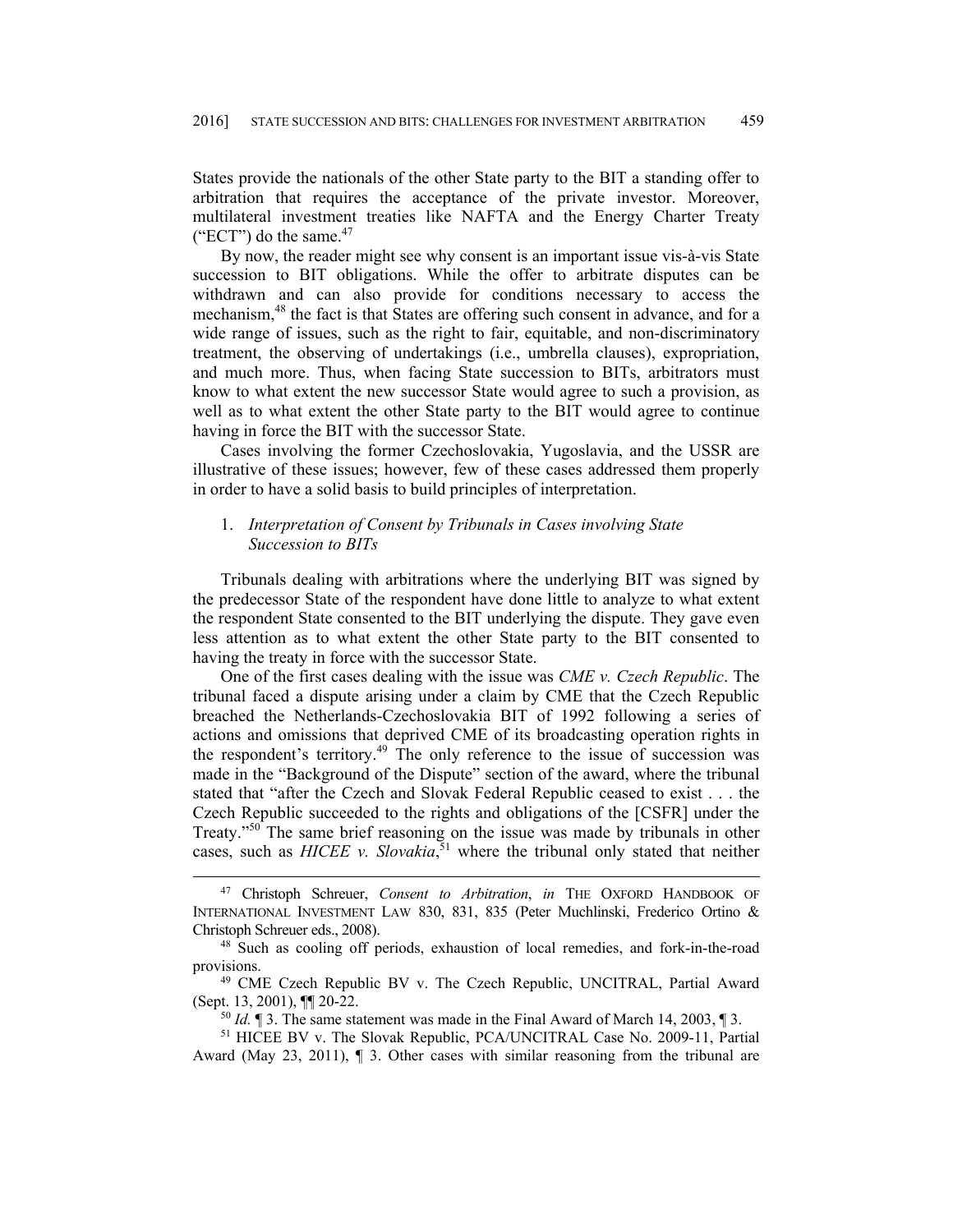party disputed the fact that "after the dissolution of the Czech and Slovak Federal Republic on 31 December 1992, the Slovak Republic succeeded to the [BIT]."

Along with the straightforward reasoning that the successor simply inherits the BITs of its predecessor, the tribunal in *Eastern Sugar v. Czech Republic* added that "no notice of termination of the BIT was given by either the Czech Republic or the Kingdom of the Netherlands."<sup>52</sup>

In two cases against the Russian Federation, the tribunal relied upon notes sent by the Russian Ministry of Foreign Affairs in which it stated the willingness of the Russian Federation to continue to honor the BITs signed by the former USSR. In both *Franz Sedelmayer v. Russian Federation*53 and *RosInvestCo UK*  Ltd. v. Russian Federation,<sup>54</sup> since Russia did not dispute the production of those diplomatic notes, the tribunal did not delve into Russia's status as the successor of the USSR. However, in *RosInvestCo*, the tribunal did mention that under international law Russia is the successor or "continuator" of the USSR,  $55$  and the fact that the negotiators of the BIT were the United Kingdom and the USSR was not enough to substitute the treaty concluded by the USSR for "another treaty which might have been concluded by the Russian Federation had it then been in existence and pursuing different economic policies."<sup>56</sup>

Other cases have also relied on letter exchanges where the successor State confirms the enforceability of the BIT concluded by its predecessor, yet in only one case did the tribunal confirm the consent of the other original party to the BIT. This was in *Austrian Airlines v. Slovak Republic*, where the tribunal first noted that "at the time of the conclusion of the Treaty [the Slovak Republic] did not exist as a sovereign State," and then concluded that the Austria-Czechoslovakia BIT was enforceable upon the Slovak Republic "by an exchange of diplomatic notes on 4 August and 25 November 1995 (and entered into force on 1 January 1995)."57 The *Austrian Airlines* case, while not providing an in-depth analysis of the issue, at least confirmed the bilateral consent of both the Slovak Republic (the successor State) and Austria (the original State party to the BIT underlying the dispute).

 $\overline{a}$ 

William Nagel v. The Czech Republic, SCC Case No. 049/2002, Award (Sept. 9, 2003), ¶ 266; Jan Oostergetel and Theodora Laurentius v. The Slovak Republic, UNCITRAL, Decision on Jurisdiction (Apr. 30, 2010), ¶ 56; and Alps Finance and Trade AG v. The

Slovak Republic, UNCITRAL, Award (Mar. 5, 2011), ¶ 1.<br><sup>52</sup> Eastern Sugar BV v. The Czech Republic, SCC Case No. 088/2004, Partial Award (Mar. 27, 2007), ¶ 153.<br><sup>53</sup> Mr. Franz Sedelmayer v. The Russian Federation, SCC, Award (Jul. 7, 1998).

<sup>54</sup> RosInvestCo UK Ltd. v. The Russian Federation, SCC Case No. V079/2005, Award on Jurisdiction (Oct. 1, 2007).<br><sup>55</sup> *Id.* ¶ 37.<br><sup>56</sup> *Id.* ¶ 42.<br><sup>57</sup> Austrian Airlines v. The Slovak Republic, UNCITRAL, Final Award (Oct. 9,

 $2009$ , 18.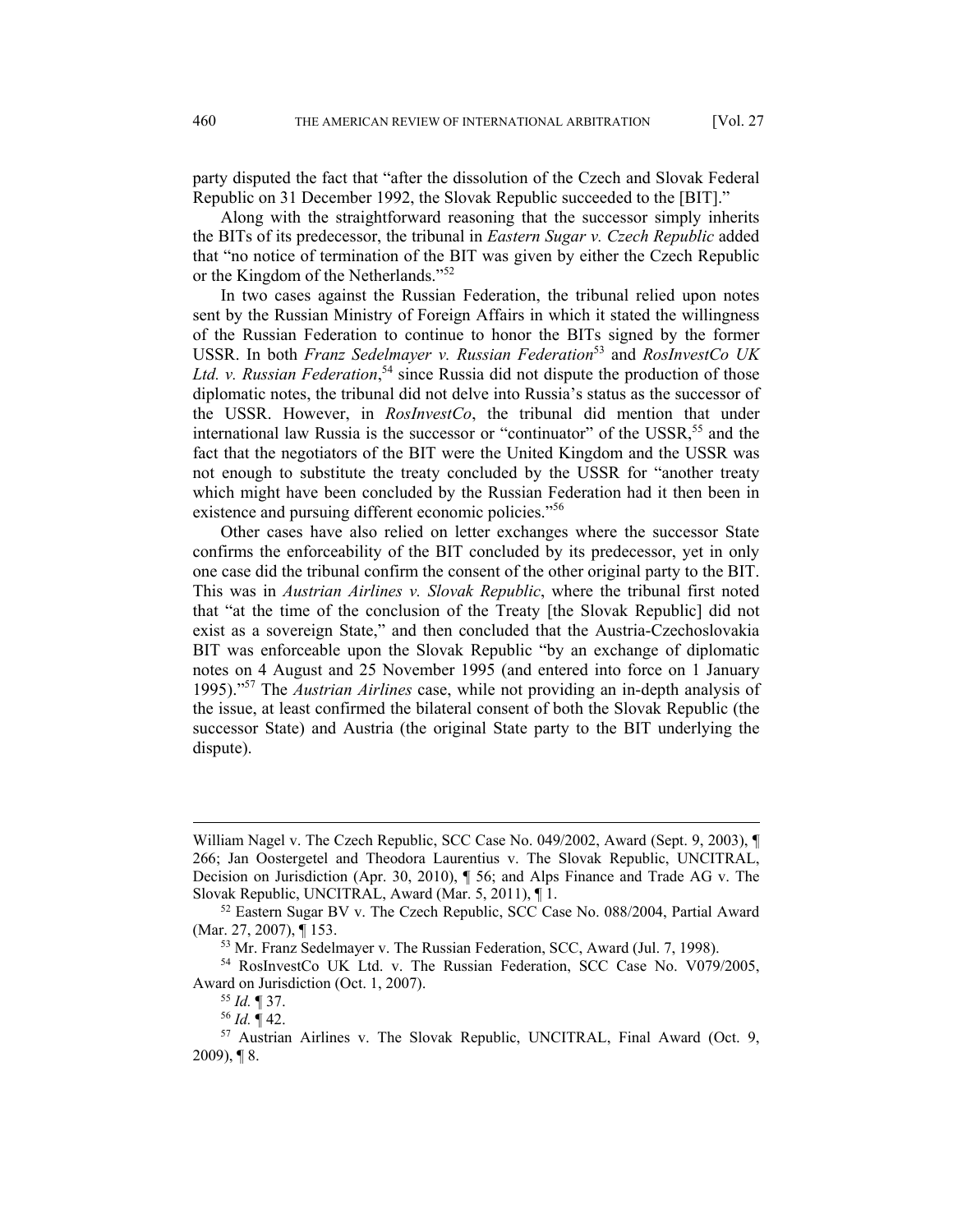### 2. *Consent to ICSID Jurisdiction*

As ICSID is the most important institution concerned with the administration of investor-State dispute settlement, it is worthwhile to add a few words concerning consent to ICSID's mechanism in the context of State succession.

In order to benefit from the jurisdiction of ICSID, an investor's host State must be a Contracting State of the ICSID Convention. In other words, "Consent to jurisdiction under the ICSID Convention is intimately linked to the host State's status as a Contracting State."58 State succession has not appeared to be a problem in ICSID arbitrations. However, the practice regarding succession of multilateral treaties, like ICSID, has been that the new State should make a unilateral declaration of willingness to continue the status of its predecessor as a Contracting State.<sup>59</sup>

Therefore, in the context of the ICSID Convention (and other multilateral treaties, such as the Energy Charter Treaty and the yet to be ratified Trans Pacific Partnership and EU-Canada Comprehensive Economic Trade Agreement), absent a declaration of continuation by the successor State, "it may be subject to doubt whether a successor State is still a Contracting State to the Convention and whether any consent to the jurisdiction of the Centre given by its predecessor binds the new State."<sup>60</sup>

### B. *Other Jurisdictional Issues*

While consent may be the most relevant jurisdictional issue underlying an investor-State arbitral procedure where the respondent is a successor State, other problems relating to the jurisdiction of the tribunal may arise.

#### 1. *Jurisdiction Ratione Personae over Respondent*

In the case *Mytilienos v. Serbia & Montenegro and Serbia*, the tribunal faced a rather unique situation. The case was brought by a Greek investor under the Greece-Yugoslavia BIT. It is important to note that the Federal Republic of Yugoslavia, which signed the BIT in 1997 and had suffered the secession of Croatia, Slovenia, Macedonia, and Bosnia and Herzegovina in 1991-1992, changed its name to the "State Union of Serbia & Montenegro" in 2002. In this case, the investor initiated arbitration against Serbia & Montenegro and Serbia, spawning a discussion about the tribunal's jurisdiction *ratione personae* over Serbia.<sup>61</sup>

 <sup>58</sup> CHRISTOPH H. SCHREUER, THE ICSID CONVENTION: <sup>A</sup> COMMENTARY 169 (2d ed. CUP 2009).

<sup>59</sup> *Id.*

<sup>60</sup> *Id.*

 $61$  Mytilineos Holdings SA v. The State Union of Serbia & Montenegro and Republic of Serbia, UNCITRAL, Partial Award on Jurisdiction (Sept. 8, 2006), ¶ 170 *et seq*.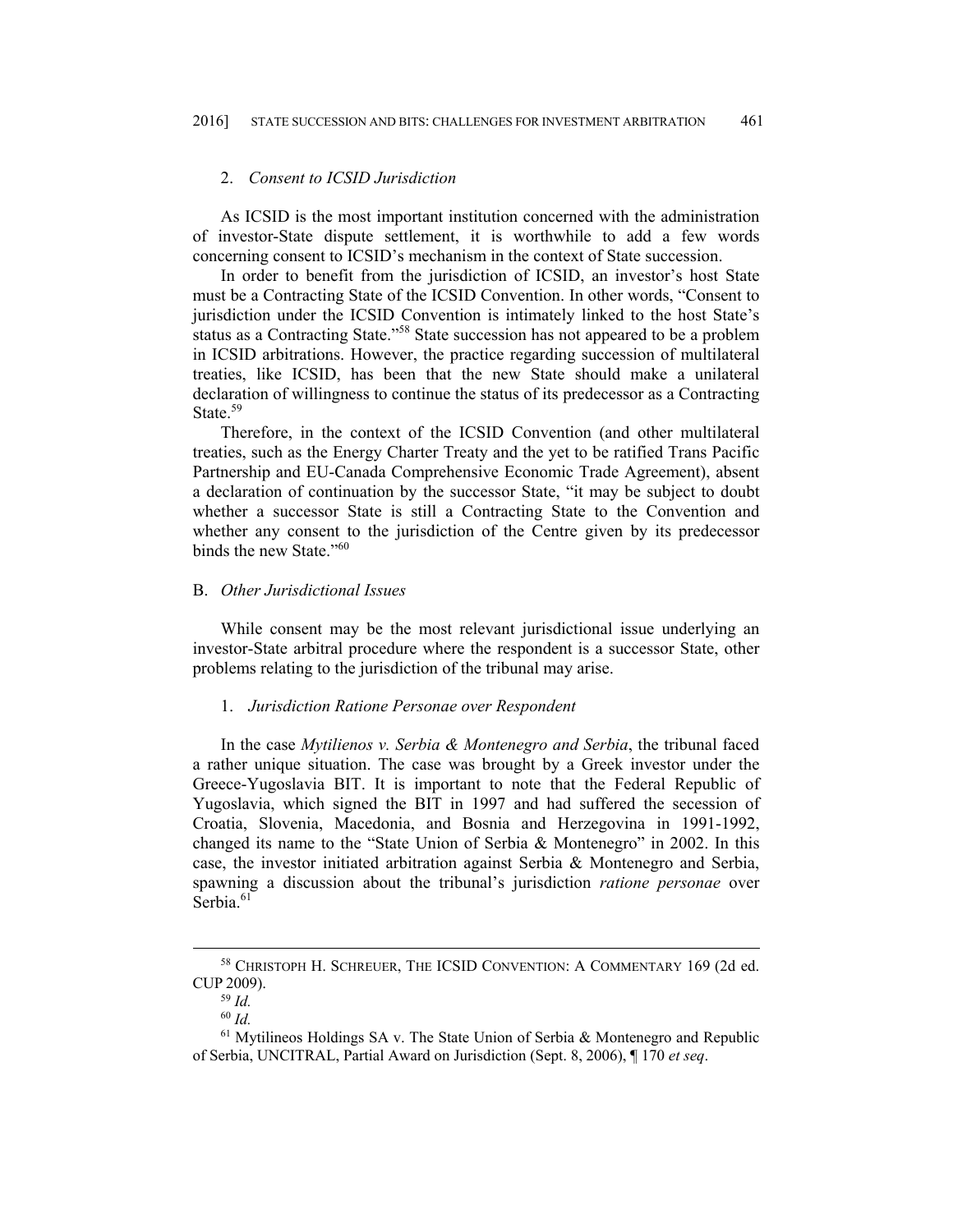From the wording of the award, it seems that the claimant sued the State Union of Serbia & Montenegro and Serbia from the outset,  $62$  which does not make sense because at the time the arbitration was initiated Serbia & Montenegro was still one State. Yet even more relevant is the fact that during the arbitration, Montenegro seceded from the Union.<sup>63</sup> Therefore, there is a possibility that Serbia was added as a second respondent after Montenegro's secession.

During the arbitration, the respondents contended that Serbia could not be listed as co-respondent with Serbia & Montenegro due to the fact that the BIT was signed by Serbia & Montenegro as a union of States and therefore, Serbia was not a party to the BIT.<sup>64</sup> For the claimant, Serbia was bound by the BIT because of its status "as a constituent subdivision of Serbia and Montenegro."<sup>65</sup>

The tribunal found that "it appear[ed] uncontroversial that the Republic of Serbia will continue the legal identity of [Serbia & Montenegro] on the international level." Yet, the tribunal conducted its reasoning based on the "wellestablished principle that jurisdiction is to be determined in light of the situation as it exists on the date the judicial proceedings are instituted,"66 and therefore, it held that only Serbia & Montenegro was bound by the arbitration agreement in the BIT.

In its reasoning, the tribunal analyzed the wording of Article 9 of the BIT, which provided for the *Settlement of Disputes between an investor and a Contracting Party*. It explained that the "[p]ossible parties to such mixed arbitration are, on the one hand, investors of a Contracting Party and, on the other hand, 'the other Contracting Party.'"<sup>67</sup> It was clear for the tribunal that the *Contracting Parties* of the BIT at the time the arbitration was initiated were Greece and Serbia & Montenegro (named the Federal Republic of Yugoslavia at the time). Thus, the tribunal held that Serbia, as a constituent party of Serbia & Montenegro, could not be bound by the BIT. It stressed that binding constituent parts of a State to an investment arbitration agreement is exceptional. One way is through Articles 25(1) and 25(3) of the ICSID Convention. However, this case

 <sup>62</sup> *Id.* ¶ 7. In the "Procedural History" section of the award, the tribunal explains that "[o]n 27 January 2004, Claimant sent notice to *Respondents* pursuant to Article 9 of the 1997 Agreement between the Government of the Hellenic Republic and the Federal Government of the Federal Republic of Yugoslavia on the Reciprocal Promotion and

Protection of Investments" (emphasis added).<br><sup>63</sup> On June 3, 2006, Montenegro declared its independence from the State Union of Serbia & Montenegro, following the result of a referendum on the matter held on May 21, 2006.<br><sup>64</sup> *Mytilineos* Award, *supra* note 61, ¶ 170.<br><sup>65</sup> *Id.* ¶ 171. <sup>66</sup> *Id.* ¶ 159. *See* the Case Concerning the Arrest Warrant of 11 April 2000

<sup>(</sup>Democratic Republic of Congo v. Belgium), Feb. 14, 2002, I.C.J. Reports (2002), ¶ 26; Compañía de Aguas del Aconquija and Universal v. Argentine Republic (Vivendi II), ICSID Case No. ARB/97/3, Decision on Jurisdiction (Nov. 14, 2005), ¶ 63. 67 *Id.* ¶ 172.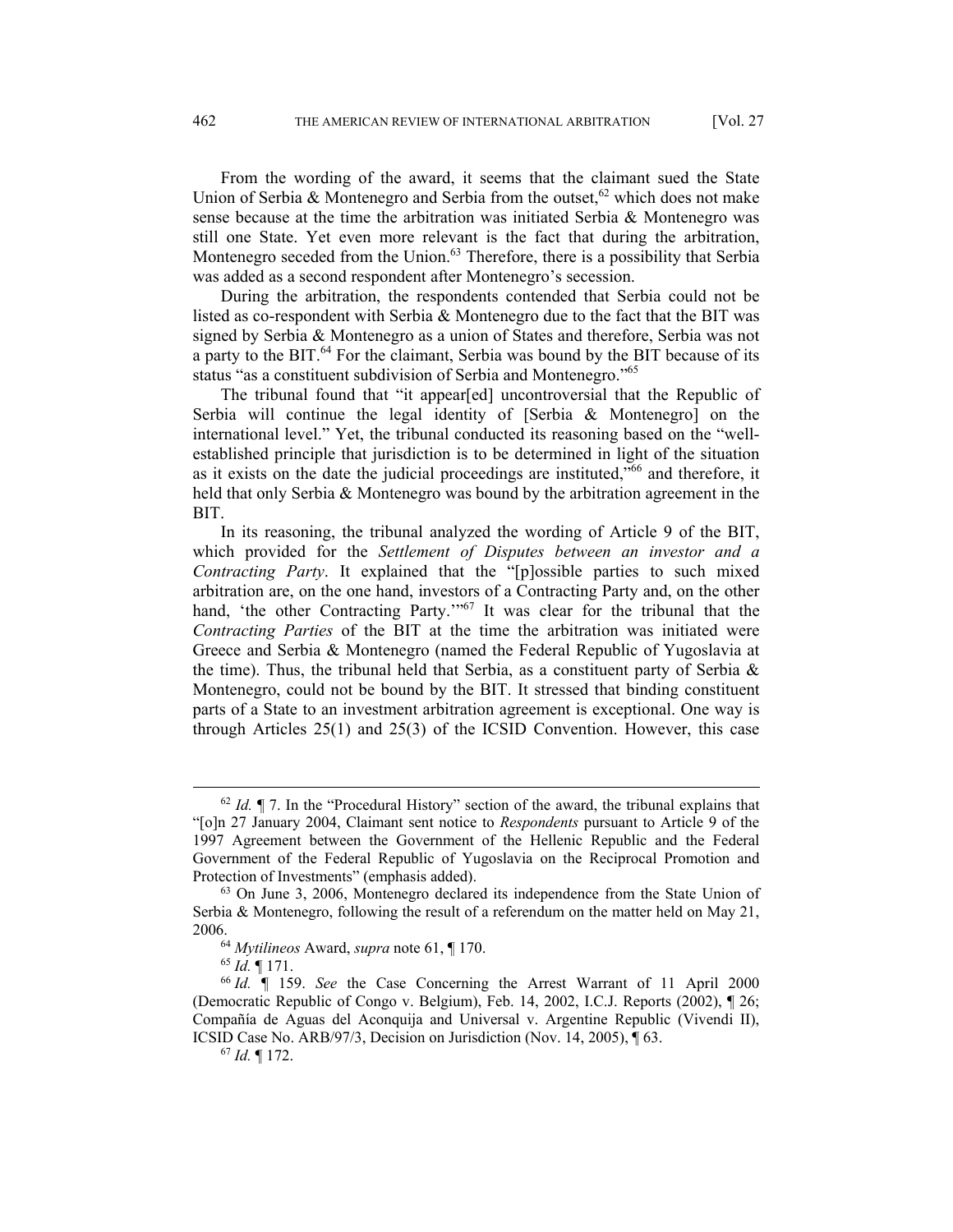was brought under the UNCITRAL Rules, and the possibility of binding Serbia as a constituent party of Serbia & Montenegro was not provided for in the BIT.<sup>68</sup>

Notwithstanding its decision, the tribunal did not discard the possibility of finding Serbia & Montenegro responsible for the actions of Serbia under Article 4(1) of the ILC Draft Articles on Responsibility of States for Internationally Wrongful Acts,<sup>69</sup> which "applies equally to organs of the central government and to those of regional or local units."70 However, even if Serbia's actions could trigger the international responsibility of Serbia & Montenegro, the tribunal added that the application of the ILC Articles on State Responsibility could "only lead to the international responsibility of [Serbia  $\&$  Montenegro]" and therefore, it was not possible to rely upon them to establish jurisdiction over Serbia as well.<sup>71</sup>

The tribunal determined that it did not have jurisdiction *ratione personae* over Serbia and therefore decided that only the disputes between Claimant and Serbia & Montenegro were within its jurisdiction.<sup>72</sup>

The interesting issue in this case is the fact that in applying the principle that jurisdiction is to be determined in light of the situation as it existed on the date the judicial proceedings were instituted and asserting jurisdiction only over Serbia  $\&$ Montenegro, the tribunal continued the proceedings with a party (i.e., Respondent) that no longer existed. Although the final award of September 2009 is not publicly available, reports on the case seem to indicate that the only respondent at the end of the case was the Republic of Serbia, as the continuing State of Serbia & Montenegro.<sup>73</sup> Clearly, an analysis and decision regarding State succession was necessary for the *Mytilineos* case to avoid the uncomfortable gap between the jurisdictional phase (where only Serbia & Montenegro was considered part of the arbitration) and the merits (where only Serbia stood as the respondent).

#### 2. *Extending the Scope of the Arbitration Clause*

Practice shows that State succession questions can arise in different contexts. In *Vladimir Berschader v. Russia*, the tribunal analyzed a request by the claimant to import a more favorable dispute settlement provision from other BITs signed by

<sup>&</sup>lt;sup>68</sup> *Id.*  $\parallel$  173.<br><sup>69</sup> Article 4(1) reads: The conduct of any State organ shall be considered an act of that State under international law, whether the organ exercises legislative, executive, judicial or any other functions, whatever position it holds in the organization of the State, and whatever its character as an organ of the central government or of a territorial unit of the State. 70 ILC, *Draft Articles on Responsibility of States for Internationally Wrongful Acts*,

Commentaries, 53 UN GAOR Supp. (No. 10) at 43, 88.

<sup>71</sup> *Mytilineos* Award, *supra* note 61, ¶ 178. 72 *Id.* ¶ 226. 73 *See* the report of Lise Johnson, *In final UNCITRAL Award, door left open for Greek company to bring another BIT claim against Serbia*, IA REPORTER, Apr. 26, 2013, http://www.iareporter.com/articles/in-final-uncitral-award-door-left-open-for-greek-companyto-bring-another-bit-claim-against-serbia ("all claims against *Serbia* were dismissed") (emphasis added).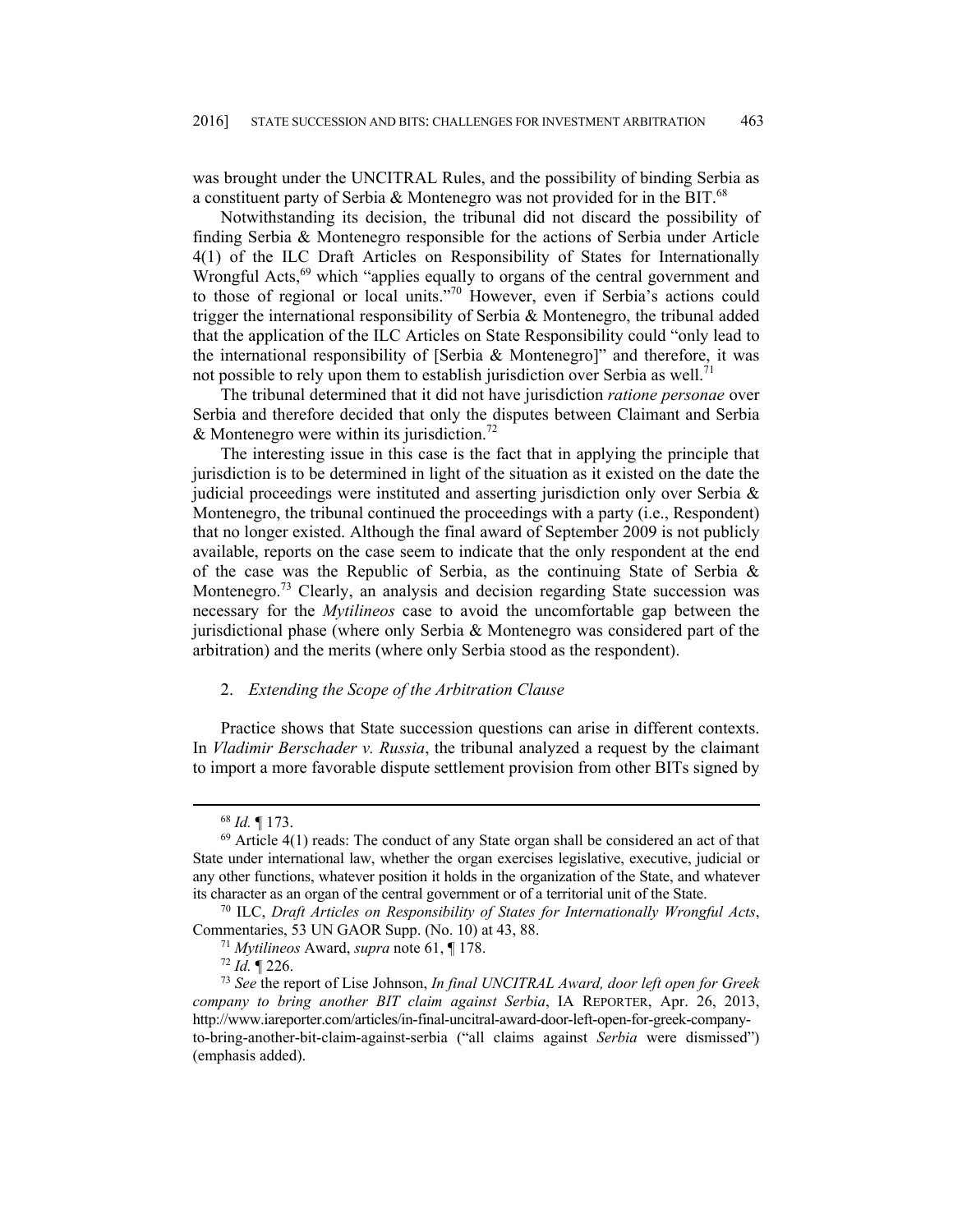Russia in the late 1990s through the Most Favored Nation Clause ("MFN") contained in the 1992 Belgium/Luxemburg-USSR BIT.<sup>74</sup>

In a nutshell, the MFN provision is a treaty standard adopted in BITs in order to ensure "a level playing field between all trading partners" and "equality of competitive conditions between foreign investors of different nationalities."<sup>75</sup> In investment arbitration cases, MFN clauses have been used for three main purposes: (i) to claim compensation for discriminatory measures of the State;<sup>76</sup> (ii) to invoke more favorable dispute settlement provisions in other  $BITs$ ;<sup>77</sup> and (iii) to import more favorable substantive provisions from other BITs.<sup>78</sup>

was being treated less favorably than that of an investor from a third State (Pinus Proprius). While the City of Vilnius rejected claimant's project because of cultural heritage concerns at the site of the project, the Municipality authorized Pinus Proprius to carry on an identical project on the same site. The tribunal explained that the "essential condition of the violation of a *MFN* clause is the existence of a different treatment accorded to another foreign investor in a similar situation," and identified three conditions to be met to determine that Parkerings was in *like circumstances* with Pinus Proprius: (i) Pinus Proprius must be a foreign investor; (ii) Pinus Proprius and Parkerings must be in the same economic sector; and (iii) The investors are treated differently, provided that the State does not have a reasonable motif to treat both investors differently. The investor proved conditions (i) and (ii), but failed to prove condition (iii) because of the significant size of its project, which would affect specific and more sensitive historical areas of the site. Thus, Parkerings and Pinus Proprius were not in *like circumstances*. Parkerings-Compangniet AS v. Republic of Lithuania, ICSID Case No. ARB/05/8, Award, ¶¶ 363, 365, and 371 (Sept. 11, 2007). 77 In *Maffezini v. Spain*, the tribunal found that the MFN clause embraces the dispute

settlement provisions of the BIT. The investor invoked the MFN clause contained in the Argentina-Spain BIT in order to disregard the application of an article in the same BIT providing for the submission of a dispute to local courts for the period of 18 months before submission of the dispute to arbitration, justifying its petition on the fact that the Chile-Spain BIT did not impose such condition. The tribunal held that notwithstanding the fact that the basic treaty does not refer expressly to dispute settlement as covered by the most favored nation clause, "dispute settlement arrangements are inextricably related to the protection of foreign investors, as they are also related to the protection of rights of traders under treaties of commerce." Therefore, the tribunal concluded that "if a third party treaty contains provisions for the settlement of disputes that are more favorable to the protection of the investor's rights and interests than those in the basic treaty, such provisions may be extended to the beneficiary of the most favored nation clause." Emilio Agustín Maffezini v. The Kingdom of Spain, ICSID Case No. ARB/97/7, Decision of the Tribunal on Objections to Jurisdiction, ¶¶ 54, 56 (Jan. 25, 2000). Yet, this feature of the MFN clause is far from being absolute. Other tribunals have held that the MFN clause does not extend to dispute resolution provisions.<br><sup>78</sup> Some tribunals have permitted investors to claim the benefit from more favorable

substantive provisions which are absent in the underlying BIT. In *MTD v. Chile*, claimant

 <sup>74</sup> Vladimir Berschader and Moïse Berschader v. The Russian Federation, SCC Case No. 080/2004, Award (Apr. 21, 2006). 75 *Most-Favored-Nation Treatment*, UNCTAD Series on Issues in International

Investment Agreements II 13, http://unctad.org/en/Docs/diaeia20101\_en.pdf. 76 In *Parkerings v. Lithuania*, the investor (Norwegian) claimed that its investment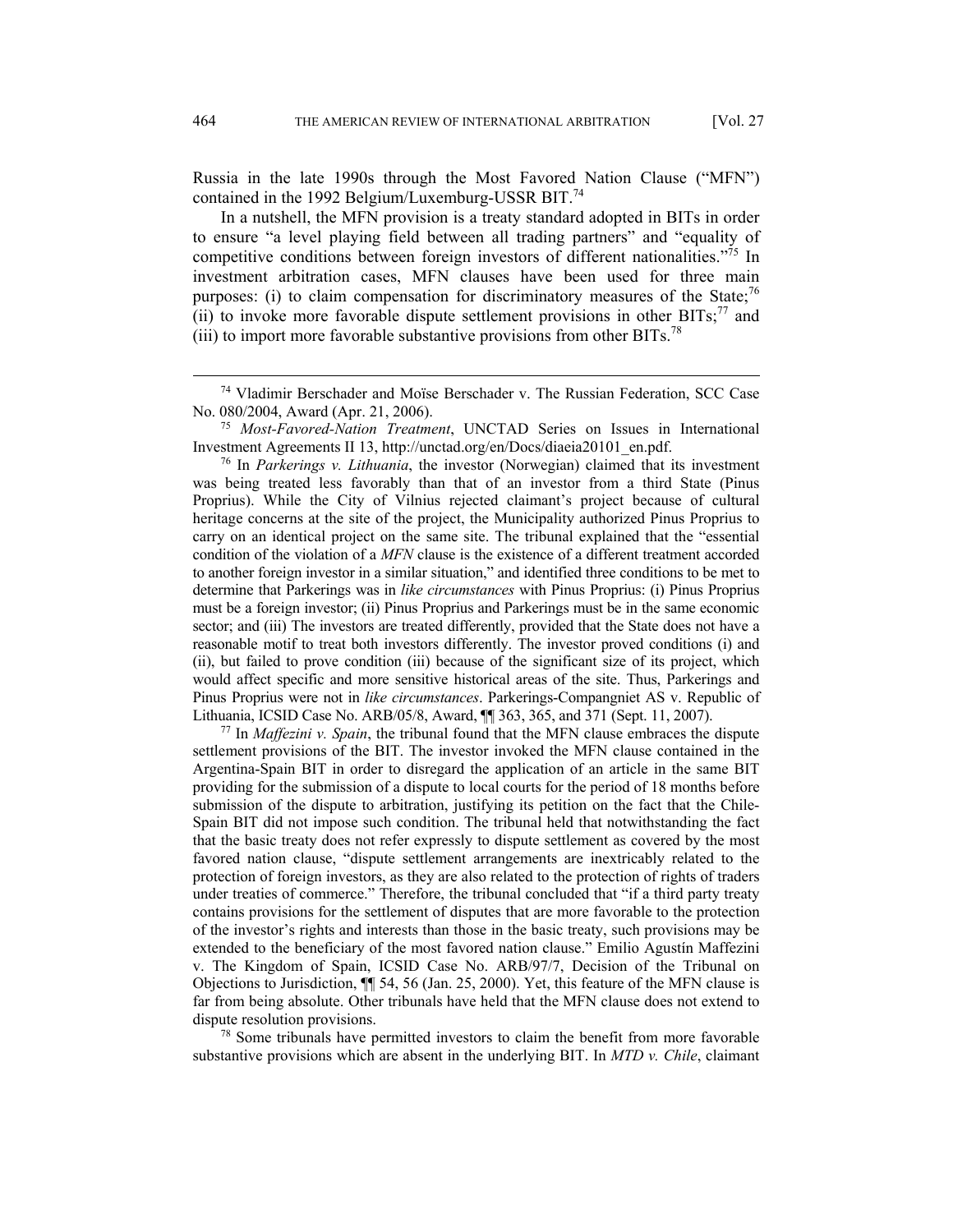In *Berschader*, the investor invoked the MFN clause in the Belgium/Luxemburg-USSR BIT to seek more favorable dispute settlement provisions in other BITs signed by Russia, namely, dispute settlement provisions contained in post-Soviet BITs signed by the Russian Federation that allowed the tribunal to rule on the existence or not of an illegal expropriation because the Belgium/Luxemburg-USSR BIT was applicable only to disputes "concerning the amount or mode of compensation to be paid under Article 5 of the Treaty [expropriation]."<sup>79</sup>

Russia objected to the application of the MFN clause contending that the fact that the MFN clause was contained in a BIT signed and ratified by the Soviet Union meant that the MFN clause "may only be applied in relation to BITs signed by the Soviet Union and not BITs signed by the Russian Federation."80 Russia's grounds for objection clearly reflected the concern of changing economic policies that may of course occur after the dissolution of a State such as was the case of the USSR, much like happened in *RosInvestCo*. 81 The tribunal disregarded this objection by simply stating that "the official position consistently adopted by the Respondent in international affairs is that the Russian Federation is the legal successor to the Soviet Union,"<sup>82</sup> without citing, however, even one example to support the fact that Russia had adopted such a position. But even if the tribunal were in fact right in this conclusion, what is of concern is the slim reasoning in response to a quite strong objection from Russia.

# IV. LAW APPLICABLE TO JURISDICTION AND STATE SUCCESSION

As seen above, important issues can arise when the respondent is a successor to one of the signatories to the underlying BIT. Therefore, there is a need for objective criteria to guide arbitrators through the process of deciding whether the successor State is still bound by the BIT and the arbitration clause contained in it. In the cases seen previously, the respondents raised the objection of State succession as a jurisdictional one, which had to be dealt with by the arbitrators before proceeding to the merits. In this author's view, the main and foremost question will be whether the tribunal has jurisdiction to decide a dispute in which the respondent did not exist at the time the arbitration clause was signed.

 $\overline{a}$ 

was denied the required planning licenses to develop its investment after receiving the proper authorization by the Chilean investment authority. Claimant argued that other BITs signed by Chile (namely Chile-Denmark and Chile-Croatia BITs) contained more favorable conditions which granted "necessary permits" subsequent to the approval of the government, and therefore invoked the MFN clause contained in the Chile-Malaysia BIT to import such conditions. The tribunal agreed with the investor, reasoning that including an MFN clause as part of the protection "was in consonance" with the purpose of the Chile-Malaysia BIT to "protect and create more favorable investments." MTD Equity Sdn. Bhd. & MTD Chile S.A. v. Chile, ICSID Case No. ARB/01/7, Award, ¶ 104 (May 25, 2004).<br><sup>79</sup> *Vladimir Berschader* Award, *supra* note 74, ¶ 151.<br><sup>80</sup> *Id*. ¶ 161.<br><sup>81</sup> *RosInvestCo* Award, *supra* note 54, ¶ 42.<br><sup>82</sup> *Vladimir Be*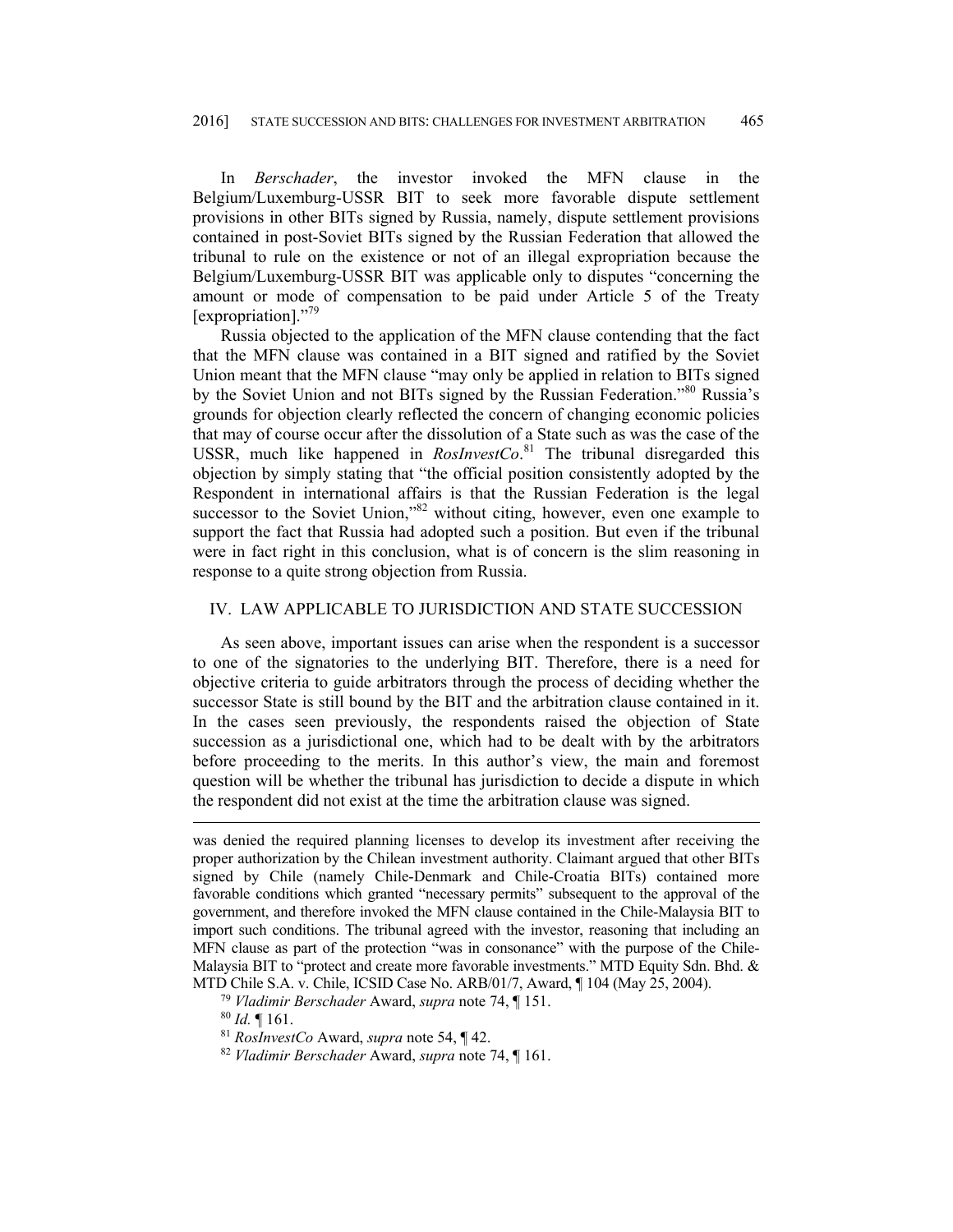An express acceptance by both the successor State respondent and the other State party to the BIT, as in *Austrian Airlines*, saves a lot of work for the tribunal. But in the absence of such bilateral acceptance, and without a strong and persuasive instrument to reflect the international customs on the matter, arbitrators must engage in an exercise in order to reach a well reasoned decision as to whether the successor State really continues to be bound by the BIT signed by its predecessor. In this regard, the exercise needed is to find the applicable law in order for the tribunal to decide on its jurisdiction in the face of State succession.

Previously it was explained that in investment treaty arbitration, the tribunal's jurisdiction is "based on an offer to consent to arbitration made by the States parties to a treaty."83 Therefore, its regulatory instrument is primarily the BIT that confers jurisdiction. Domestic law may also be referred to for certain specific issues, such as the investor's nationality  $84$  and the legality of the investment.  $85$ However, tribunals have held that for purposes of jurisdiction, the applicable law mainly consists of the BIT, the ICSID Convention (when applicable), and principles of international law. For instance, in *CMS v. Argentina*, the tribunal concluded that a decision on jurisdiction is "governed solely by Article 25 of the [ICSID] Convention and those other provisions of the consent instrument which might be applicable, in the instant case the Treaty provisions."86

In *Daimler v. Argentina*, the tribunal added principles of international law to the equation. It held that for "jurisdictional issues, including the existence of an investment, the presence of an eligible investor and the parties' consent to arbitration, must be determined by reference to the legal instruments establishing jurisdiction and by general international law."87 In the recent award in *Vestey Group v. Venezuela*, the tribunal made a similar statement, explaining that,

 <sup>83</sup> Christoph Schreuer, *Jurisdiction and Applicable Law in Investment Treaty Arbitration*, 1(1) MCGILL J. OF DISPUTE RESOLUTION 1, 2 (2014). 84 Section A, Art. 1 of the 2012 U.S. Model BIT, states that a *national of the United* 

*States* shall be established in accordance with Title III of the Immigration and Nationality Act. *See also Ioan Micula et al v. Romania*, where the tribunal held that "[u]nder the BIT, the Tribunal must examine whether Messrs. Micula were Swedish nationals in accordance with Swedish law." Ioan Micula, Viorel Micula, S.C. European Food S.A., S.C. Starmill S.R.L*. and* S.C. Multipack S.R.L. v. Romania, ICSID Case No. ARB/05/20, Decision on Jurisdiction and Admissibility, ¶ 85 (Sept. 24, 2008). 85 *See*, *inter alia*, Metal-Tech LTD v. The Republic of Uzbekistan, ICSID Case No.

ARB/10/3, Award, ¶¶ 282-90 (Oct. 4, 2013); Plama Consortium Limited v. Republic of Bulgaria, ICSID Case No. ARB/03/24, Award, ¶ 135 (Aug. 27, 2008); and Fraport AG Frankfurt Airport Services Worldwide v. The Republic of Philippines (*Fraport I*), ICSID Case No. ARB/03/25, Award, ¶ 401 (Aug. 16, 2007).<br><sup>86</sup> CMS Gas Transmission Company v. Argentina, ICSID Case No. ARB/01/8,

Decision on Jurisdiction, ¶ 88 (Jul. 17, 2003).<br><sup>87</sup> Daimler Financial Services v. Argentina, ICSID Case No. ARB/01/5, Award, ¶ 50

<sup>(</sup>Aug. 22, 2012).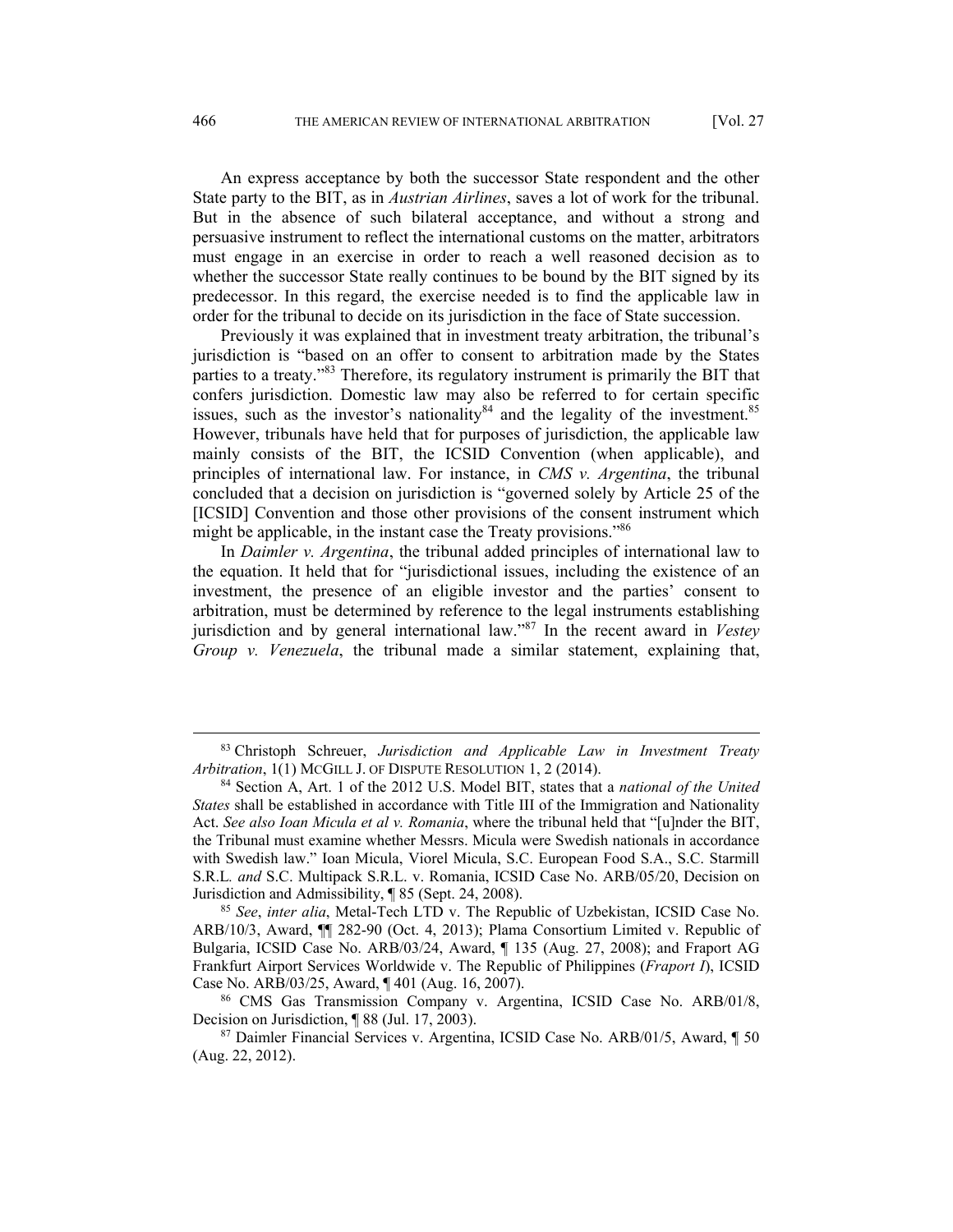besides the ICSID Convention and the BIT, "[i]t is … undisputed that the Tribunal's jurisdiction is governed by international law."88

In addition, many BITs establish that international law is the sole applicable law for resolving conflicts regarding the interpretation or application of the BIT.<sup>89</sup> This is especially important. First, it is exactly this determination of the applicability of the BIT that must be made after one of the signatory States is dissolved in full or in part (i.e., secession); and second, rules and principles of international law are powerful and highly persuasive when it comes to their applicability.

Therefore, the fact that many variants of clauses on applicable law include international law,  $90$  means that such set of principles and rules must be defined in order to help decide whether a successor State is still bound by the BIT signed by its predecessor.

# A. *What Constitutes International Law for the Purposes of Jurisdiction in Investment Arbitration after the Dissolution or Secession of States?*

As mentioned above, only 22 States have ratified the VCSST, and state practice with regard to succession of rights and obligations emerging from BITs in cases of dissolution or secession do not necessarily follow the strict continuity principle set out in Articles 34 of the Convention. Therefore, there will be cases where arbitrators will need to resort to the principles of international law in order to decide the matter.

Hersch Lauterpacht defined International Law as "the body of rules of conduct . . . which confer rights and impose obligations . . . upon sovereign States and which owe their validity both to consent of States as expressed in custom and treaties and to the fact of the existence of an international community of States and individuals."<sup>91</sup> At the same time, in order to apply international law, one must resort to its sources,  $92$  which are many, and they will apply individually or jointly depending on the issue at stake. Article 38(1) of the Statute of the International

 <sup>88</sup> Vestey Group Ltd v. Bolivarian Republic of Venezuela, ICSID Case No. ARB/06/4, Award, ¶ 115 (Apr. 15, 2016). 89 *E.g.* France Mexico BIT, Art. 11(5); U.S.-Croatia BIT, Art. XI(1); Argentina-U.S.

BIT, Art. VIII(1); Germany-China BIT, Art. 8(5).<br><sup>90</sup> Schreuer, *supra* note 83, at 16; ICSID Convention, Art. 42(1); Trans Pacific

Partnership (TPP) Ch. 9, Art. 9.25; Canada-EU Comprehensive Economic and Trade Agreement (CETA) Ch. 8, Art. 8.31; North American Free Trade Agreement (NAFTA) Ch. 11, Article 1131; Italy-Argentina BIT, Art. 8(7); France-Mexico BIT, Art. 9(6), among others.<br><sup>91</sup> HERSCH LAUTERPACHT, INTERNATIONAL LAW. COLLECTED PAPERS, VOLUME I THE

GENERAL WORKS 9 (E. Lauterpacht ed., 1970).<br><sup>92</sup> Scholar Rebecca Wallace explains that the sources "articulate what the law is and

where it can be found," that is, the sources are the very essence of the law. *See* REBECCA M.M. WALLACE, INTERNATIONAL LAW 7 (5th ed. 2005).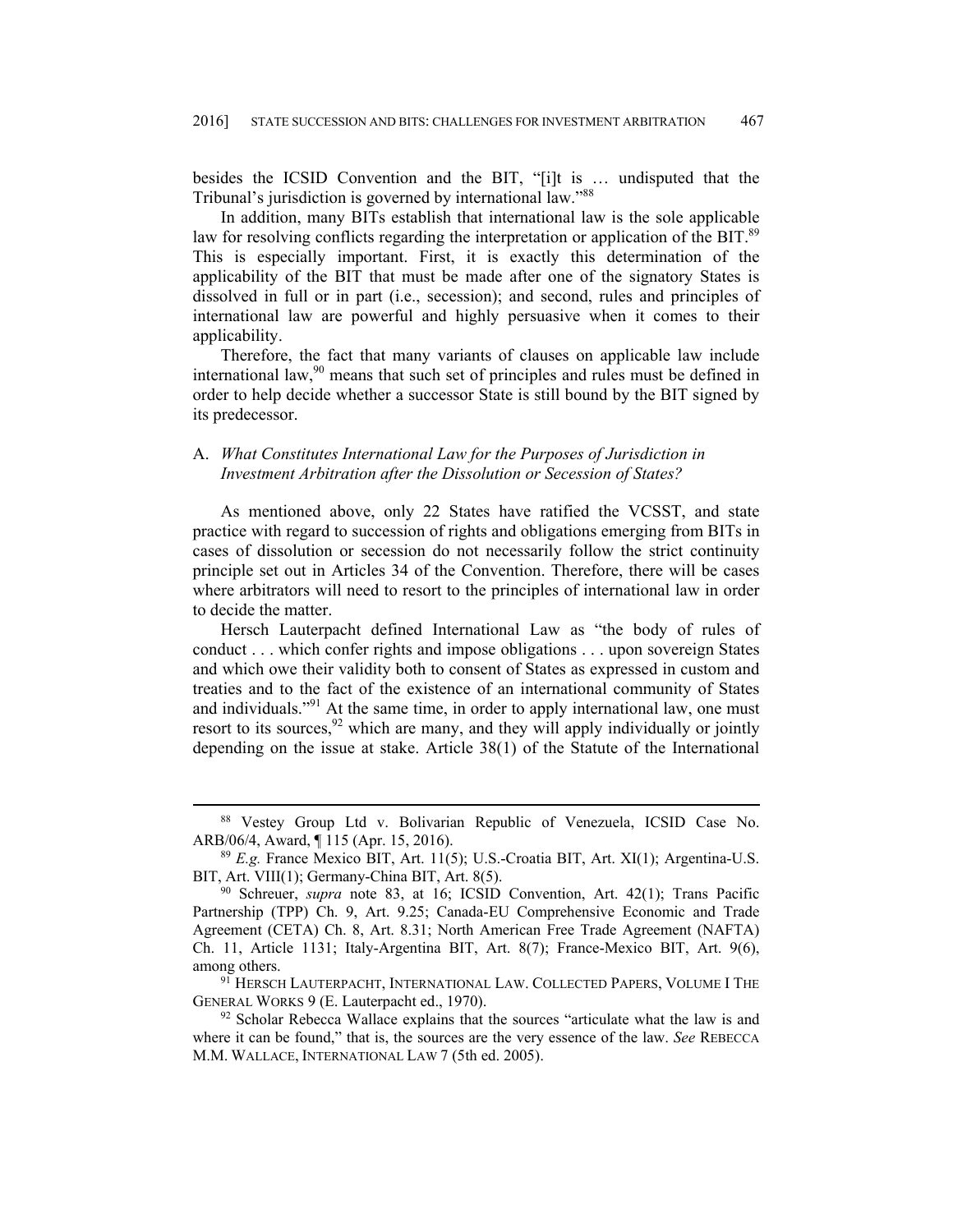Court of Justice ("ICJ") contains the most accepted list of what should be considered as the sources of international law:

The Court, whose function is to decide in accordance with international law such disputes as are submitted to it, shall apply:

- (a) international conventions, whether general or particular, establishing rules expressly recognized by the contesting states;
- (b) international custom, as evidence of a general practice accepted as law;
- (c) the general principles of law recognized by civilized nations;
- (d) subject to the provisions of Article 59, judicial decisions and the teachings of the most highly qualified publicists of the various nations, as subsidiary means for the determination of rules of law.<sup>93</sup>

Although Article 38(1) does not explicitly establish a hierarchy, Ian Brownlie explained that in one of the Statute's drafts the word "successively" was used. Therefore, one could argue that first, if there is a valid treaty between the parties, such instrument should be applied to the dispute, since it is a more specific source than the others.  $94$  In the absence of a treaty or a specific treaty provision, then custom, as accepted as legally binding by the parties, should be applied. And finally, if no treaty or custom can be identified to apply to the dispute, then the court would resort to the general principles of law recognized by civilized nations.

Following the logic previously indicated, the first instrument available for arbitrators to refer to the issue of dissolution or secession of States would be the VCSST. However, as analyzed earlier in this article, the VCSST was ratified by only 22 States and, as reported by the International Law Association, the fate of BITs is decided through negotiation between the successor State and the other party, no matter the category of State succession involved (i.e., secession, dissolution, or Newly Independent State).<sup>95</sup> The undermined authority of the VCSST is also evidenced by the fact that not one award or decision on jurisdiction cited in this article included the VCSST as part of the reasoning. Thus, the VCSST has played a small and almost null role in the issue, and there is no real expectation for this to change.

A convention that does play an important role in the international law of treaties is the Vienna Convention on the Law of Treaties ("VCLT"),  $96$  often cited by international tribunals, including tribunals from the ICJ, ICSID, and the Permanent Court of Arbitration ("PCA"). However, although the VCLT governs a

<sup>&</sup>lt;sup>93</sup> Statute of the International Court of Justice, *supra* note 31, Art. 38(1).<br><sup>94</sup> IAN BROWNLIE, BROWNLIE'S PRINCIPLES OF PUBLIC INTERNATIONAL LAW 22, 23 (84th ed. by James Crawford, 2012). 95 *Conclusions of the ILA Committee on Aspects of the Law of State Succession*, *supra*

note 33.<br><sup>96</sup> Vienna Convention on the Law of Treaties, May 23, 1969, U.N.T.S. 18232.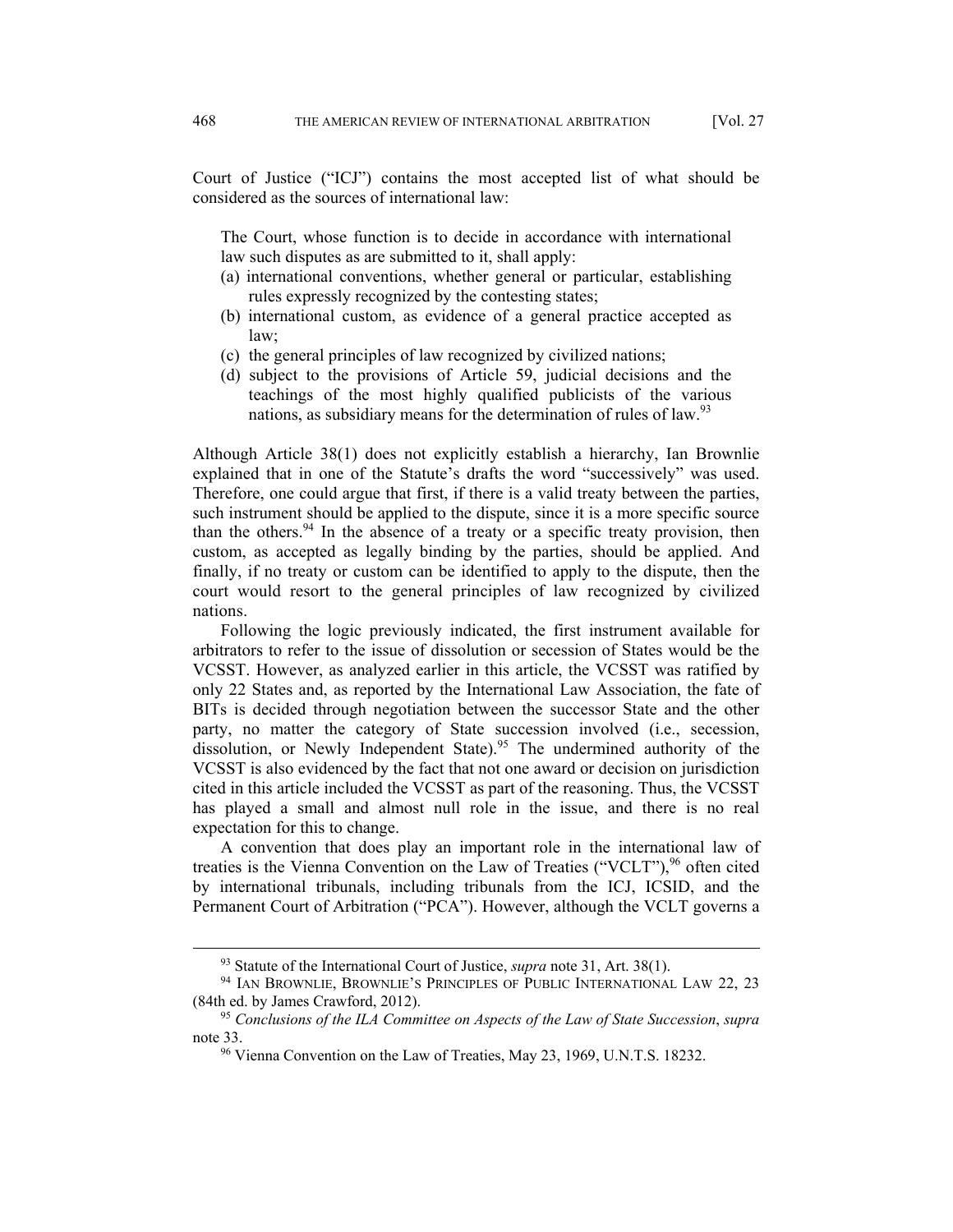wide range of areas concerning treaties, one area that it does not cover is State succession. By virtue of Article 73, the provisions of the VCLT "shall not prejudge any question that may arise in regard to a treaty from a succession of States."

Therefore, neither the VCSST nor the VCLT can offer a final response to the issue of State succession concerning BITs. Following Article 38(1) of the Statute of the ICJ, the next most relevant legal regulations governing State succession would be customary international law along with the general principles of law as recognized by civilized nations.

## 1. *Customs and General Principles of Law*

Also known as customary international law, customs, as a source of international law bear two basic elements that must interact together: a generalized repetition of acts by the State (material element) and the conviction that such acts are legally binding on States as necessary elements to maintain and develop international relations (psychological element).<sup>97</sup> As such, customary international law rests upon a "generality of will."<sup>98</sup>

For its part, the valility of the general principles of law, as articulated by Hersch Lauterpacht, rest on three foundations: (i) the fact that it is laid down in the Statute of the International Court of Justice, a universal international instrument; (ii) they have their roots in international custom; and (iii) "it stems  $\dots$ from the twin circumstances that there exists an international community both as a matter of paramount fact and as a society of States claimed and recognized by them to be a society under the rule of law."<sup>99</sup> More importantly, the general principles of law are those principles that are common to the legal systems existing in the legal world today (i.e., common and civil law) and that have been applied by international tribunals, such as the principle of a State's responsibility for the acts of its agents, estoppel, and the principle of full reparation.<sup>100</sup> In this context, in the *Barcelona Traction* case, the ICJ noted the importance of municipal law, explaining that disregarding it in an international case would, "without justification, invite serious legal difficulties . . . It is to rules generally accepted by municipal legal systems . . . and not the municipal law of a particular State, that international law refers."101

In the context of State succession, well known scholar and arbitrator Brigitte Stern has explained that most of this customary international law was in fact formed by general principles of international law (Article  $38(1)(c)$ ) of the Statute

<sup>97</sup> <sup>1</sup> D.P. O`CONNELL, INTERNATIONAL LAW 15 (1970). 98 *Id.*

<sup>&</sup>lt;sup>99</sup> LAUTERPACHT, *supra* note 91, at 75-76.<br><sup>100</sup> WALLACE, *supra* note 92, at 24, citing the cases of *Fabiani* (State's responsibility for its agent's acts) [10 R.I.A.A. 83 (1986)], *Temple* (estoppel) [I.C.J. Reports 1962 at 6], and *Chorzow Factory* (full reparation) [17 P.C.I.J. (Series A) at 29 (1928)].<br><sup>101</sup> Barcelona Traction, Light and Power Co. Ltd (Judgment), I.C.J. Reports 3, 37

<sup>(1970).</sup>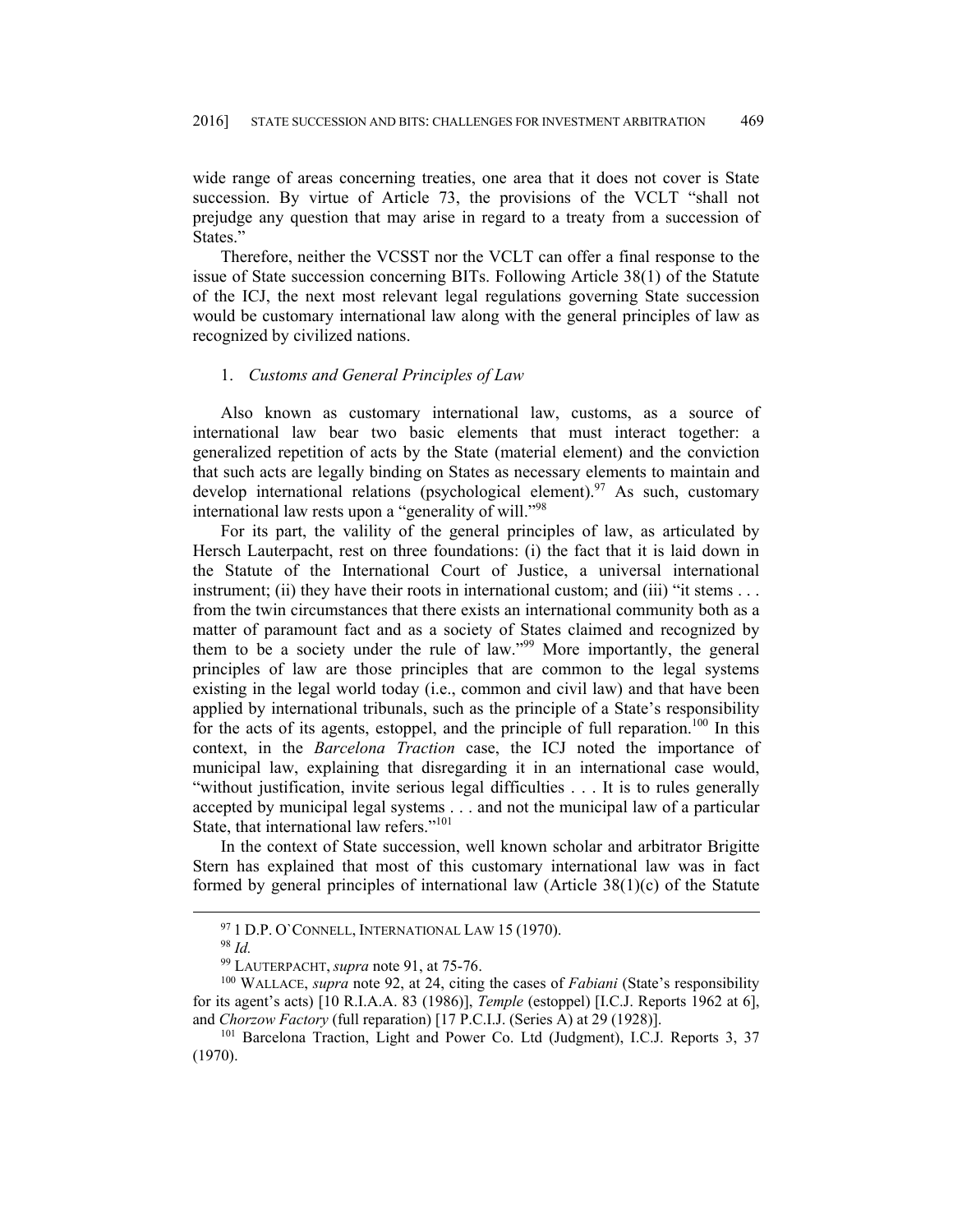of the ICJ) translated into the field of State succession, such as the *uti possidetis* principle,<sup>102</sup> the principle of effectiveness of territorial regimes, fundamental change of circumstances (contained in Article 62 of the VCLT), and the principle of consent (contained in Article 57 of the VCLT).<sup>103</sup> This statement by Ms. Stern is important in the context of BIT arbitration, since it provides real tools for arbitrators facing issues of State succession.

## a. *Fundamental change of circumstances*

While application of Article 62(1) of the VCLT will not be possible due to the express exclusion contained in Article 73, the principle of fundamental change of circumstances has its roots in the older principle of *rebus sic stantibus*. This principle has its origins in medieval canon law or *ius commune* of the 14th century<sup>104</sup> and has been recognized as a principle of customary international law.<sup>105</sup> It provides that "where there has been a fundamental change of circumstances since an agreement was concluded, a party to that agreement may withdraw from or terminate it."<sup>106</sup>

This exceptional rule to that of *pacta sunt servanda* can be found in various forms and variations throughout different jurisdictions, whether it is the doctrine of frustration or impossibility of English and U.S. law,107 the *Wegfall der Geschäftsgrundlage* in Germany, the *theorie de l'imprévision* in France,<sup>108</sup> or the doctrine of excessive burden found in the civil code of various Latin American

 <sup>102</sup> *Uti Possidetis* is an international law principle that secures the territorial boundaries of States at the moment of their independence. *See* Burkina Faso v. Republic of Mali, 1986 I.C.J. Reports 554; Land, Island and Maritime Frontier Dispute *(El Salvador/Honduras)* case, 1992 I.C.J. Reports 351, 286–387: "*uti possidetis juris* is essentially a retrospective principle, investing as international boundaries administrative limits intended originally for quite other purposes." 103 Brigitte Stern, *La Succession d'Etats*, 262 R.C.A.D.I. 164 (1996), *cited in* THE

OXFORD GUIDE TO TREATIES 399 (Duncan B. Hollis ed., 2012). 104 Pascal Pichonnaz, *From Clausula Rebus sic Stantibus to Hardship: Aspects of the* 

*Evolution of the Judge's Role*, 17 FUNDAMINA 125 (2011).<br><sup>105</sup> In its report of the VCLT, the ILC stated that "[a]lmost all modern jurists, however

reluctantly, admit the existence in international law of the principle . . . *rebus sic stantibus*." [1966] 2 Y.B. INT'L L. COMM'N 257. 106 SHAW, *supra* note 7, at 950. *See also* Detlev F. Vagts, *Rebus Revisited: Changed* 

*Circumstances in Treaty Law*, 43 COLUM. J. TRANSNAT'L L. 459 (2004); O. Lissitzyn, *Treaties and Changed Circumstances (Rebus Sic Stantibus)*, 61 AJIL 895 (1967).<br><sup>107</sup> *See* Allan Farnsworth et al., *Relief for Mutual Mistake and Impracticability*, 1 J.L.

<sup>&</sup>amp; COM. 1 (1981); A.H. Puelinckx, *Frustration, Hardship, Force majeure, imprévision, Wegfall der Geschäftsgrundlage, Unmöglichkeit, Changed Circumstances*, 3 J. INT'L ARB. (1986). 108 The *theorie de l'imprévision* was elaborated following the 1916 *Gaz de Bordeaux*

case, in which the French *Conseil d'Etat* set the conditions that would permit the readjustment of administrative contracts. Conseil d'Etat, *Compagnie Générale d'Eclairage de Bordeaux*, Rec. 125, Mar. 30, 1916.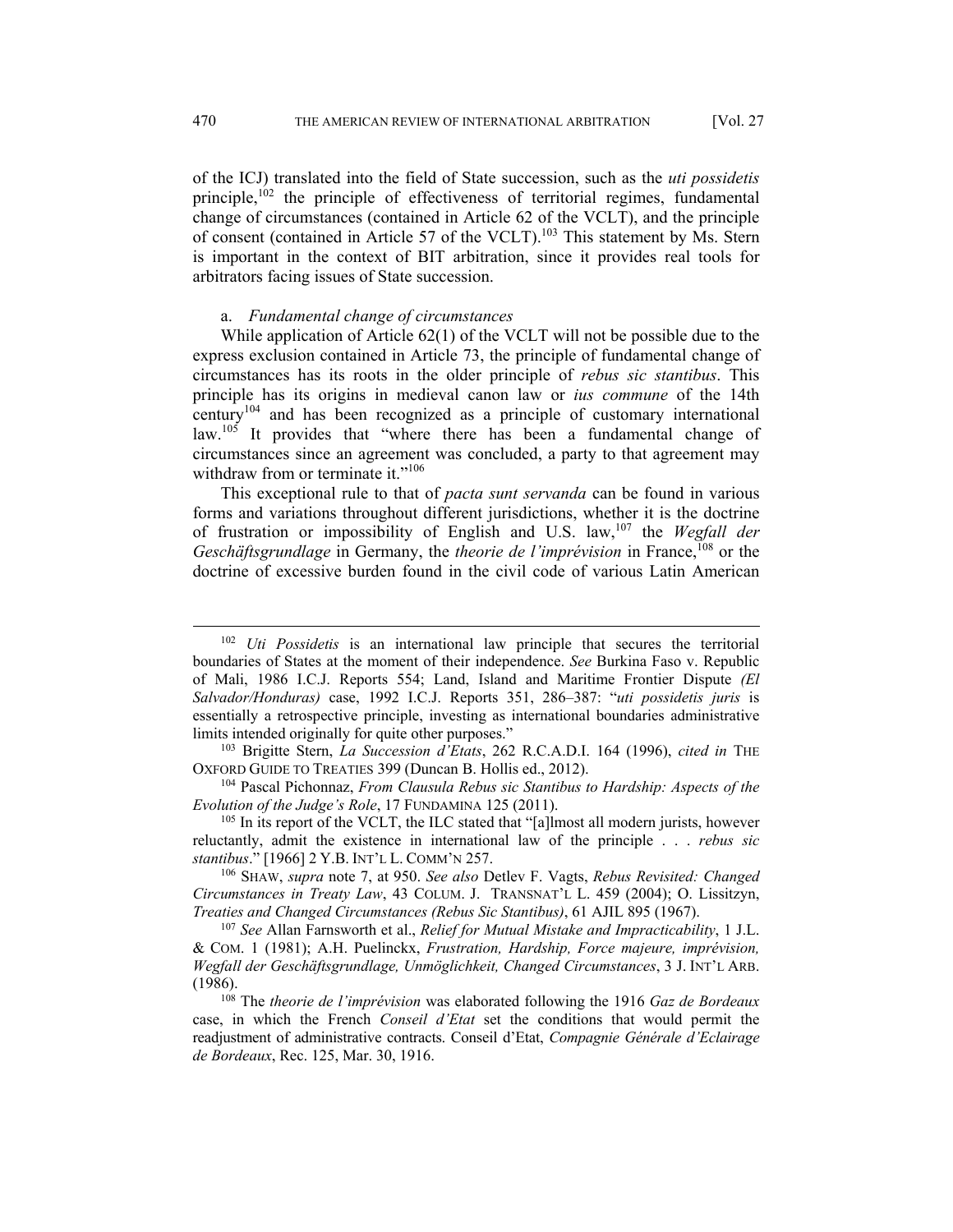jurisdictions.<sup>109</sup> State legislative practice has shown that, notwithstanding the high deference that must be given to the principle of contractual sanctity, "there is nevertheless a relatively small segment of cases in which the law will recognize that the contract has, as result of an unforeseen change of circumstances, failed to realize the true will of the parties and that it cannot be maintained in whole or in part."<sup>110</sup>

Therefore, as a matter of general principles of law, recognized by States not only internationally, but also domestically (with variations, but with the same underlying origin), the succession of a State, depending on the socioeconomic and political context in which it occurred, should not be taken for granted in the context of arbitrations initiated under the umbrella of a BIT, when the parties to such BIT are no longer the same, a circumstance that not only is different from the time the BIT was concluded, but it was also unexpected and very probably out of the parties' control.

Of course, the applicability of this principle will have to be narrow and restricted, given its exceptional nature. Whether the State succession affecting the underlying BIT is to be considered a fundamental change will have to be decided on a case-by-case basis. Some guidance can be found in the ICJ's case law as to whether to characterize a change of circumstance as fundamental or not. In the *Gabčíkovo–Nagymaros Project* case, the Court held that "[a] fundamental change of circumstances must have been unforeseen; the existence of the circumstances at the time of the Treaty's conclusion must have constituted an essential basis of the consent of the parties to be bound by the Treaty."111 The European Court of Justice ("ECJ") followed this same reasoning in *Racke v. Hauptzollamt Mainz*, explaining that:

to contemplate the termination or suspension of an agreement by reason of a fundamental change of circumstances, customary international law . . . lays down two conditions. First, the existence of those circumstances must have constituted an essential basis of the consent of the parties to be bound by the treaty; secondly, that change must have had the effect of radically transforming the extent of the obligations still to be performed under the treaty.<sup>112</sup>

Therefore, the analysis of whether a BIT remains valid after one party is affected by State succession will depend in great part on the treaty negotiations between the predecessor State and the State of the investor and the political and socioeconomic environment surrounding such negotiations, in order to define

 <sup>109</sup> *See, e.g.*, Código Civil [Cód. Civ.] [Civil Code] Art. 1198 (Arg.), Código Civil

<sup>[</sup>Cód. Civ.] [Civil Code] Arts. 478, 479, 480 (Braz.)<br><sup>110</sup> HERSCH LAUTERPACHT, THE FUNCTION OF LAW IN THE INTERNATIONAL<br>COMMUNITY 283 (reprint, OSAIL, 2011).

<sup>&</sup>lt;sup>111</sup> Gabčíkovo–Nagymaros Project (Hungary/Slovakia), 1997 I.C.J. Reports 65. <sup>112</sup> Case C-162/96 Racke GmbH&Co. v. Hauptzollamt Mainz, [1996] ECR I-3688, I-3706.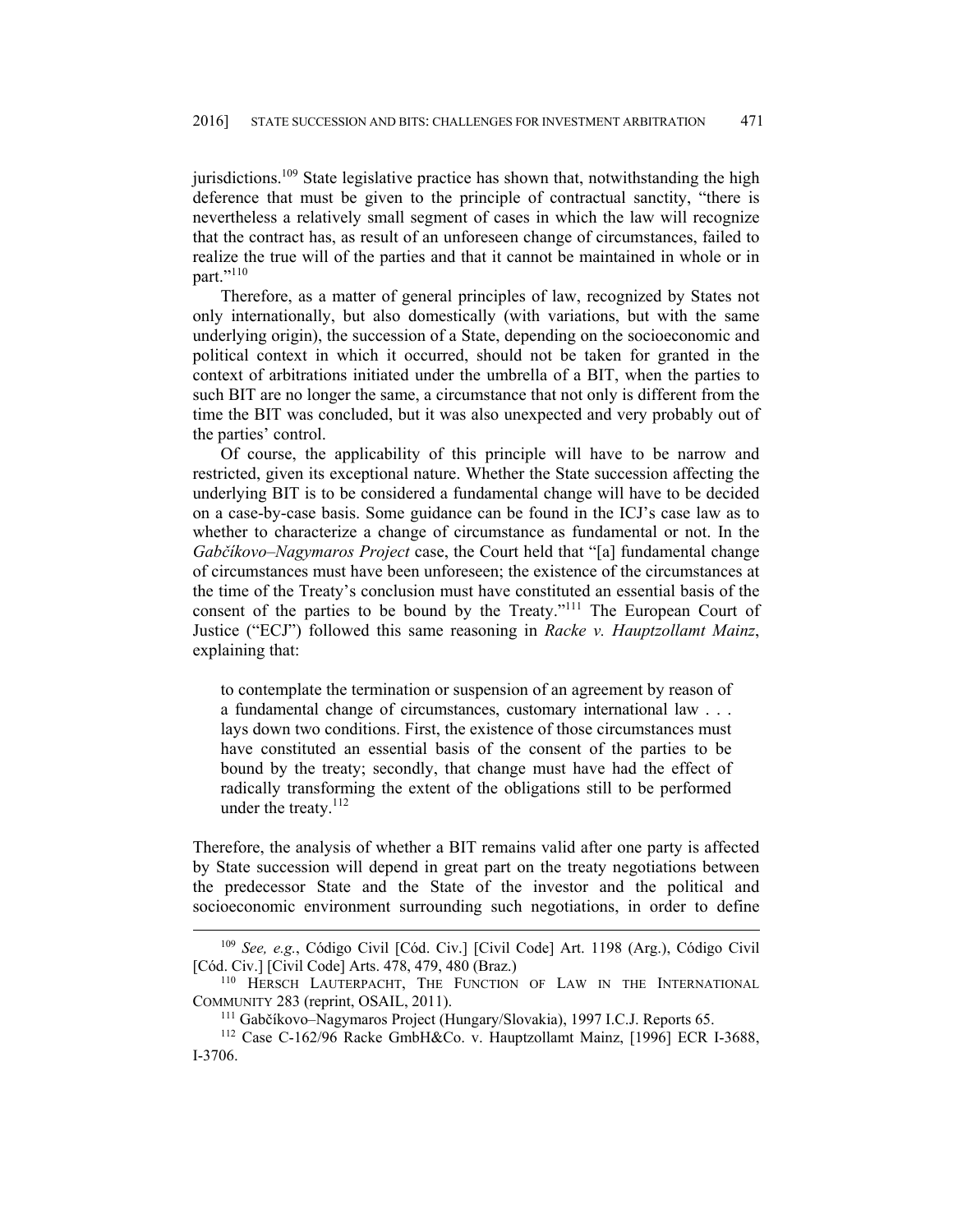whether the changed circumstance was unforeseen at the time of the conclusion of the BIT, and whether such circumstance at the outset was an essential basis for bilateral consent.<sup>113</sup>

#### b. *The principle of self-determination*

Another important principle of international law to take into account in a case of State succession is that of self-determination. The principle appears in Articles  $1(2)$  and 55 of the United Nations Charter,  $114$  where it is referred as "the principle of equal rights and self-determination of peoples," and later included in Article 1 of both U.N. Covenants of 1966.<sup>115</sup>

In the context of State succession, the principle of self-determination is concerned with the "right to be a state." This has important ramifications because the formation of a new State, whether it is through secession or dissolution, entails the right of self-determination of the people of the newly formed State, and such right to self-determination may involve the right of the new State to decide on its own socioeconomic and political relations. As put forward by Article 1 of both 1966 U.N. Covenants, by virtue of the right to self-determination, all people may "freely determine their political status and freely pursue their economic, social and cultural development." In this sense, regard is to be given to the fact that the socioeconomic, political, and cultural status of a new State might very well be different from those of the predecessor State, but at the same time, it can also be similar or identical to it.

### **CONCLUSIONS**

Many rules and practices have emerged in the context of State succession to bilateral treaties and therefore, to place treaty succession under the umbrella of one of such rules would not be responsible, given the dynamic nature of treaty succession. Even if international practice seems to be inclined towards continuity in the case of bilateral treaties, one cannot disregard the fact that negotiations play an important role in the contexts of secession and dissolution of States.<sup>116</sup>

<sup>&</sup>lt;sup>113</sup> A possible obstacle to be encountered here can be to find any evidence of those very negotiations. As once explained by Professor Christoph Schreuer during his oral testimony in *Wintershall v. Argentina*, "BITs are very often pulled out of a drawer, often on the basis of some sort of model, and are put forward on the occasion of state visits when the heads of states need something to sign. In other words, they are very often not negotiated at all." Wintershall Aktiengesellschaft v. Argentina, ICSID Case No.

ARB/04/14, Award, ¶ 85 (Dec. 8, 2008).<br><sup>114</sup> United Nations, *Charter of the United Nations*, 1 UNTS XVI (Oct. 24, 1945).<br><sup>115</sup> United Nations, *International Covenant on Economic, Social and Cultural Rights*, 993 U.N.T.S. 3 (Dec. 16, 1966); *International Covenant on Civil and Political Rights*, 999 U.N.T.S. 171 (Dec. 16, 1966). *See also* JAMES CRAWFORD, BROWNLIE'S PRINCIPLES OF PUBLIC INTERNATIONAL LAW 141 (8th ed. 2012). 116 Hafner & Novak, *supra* note 16, at 426, 427.